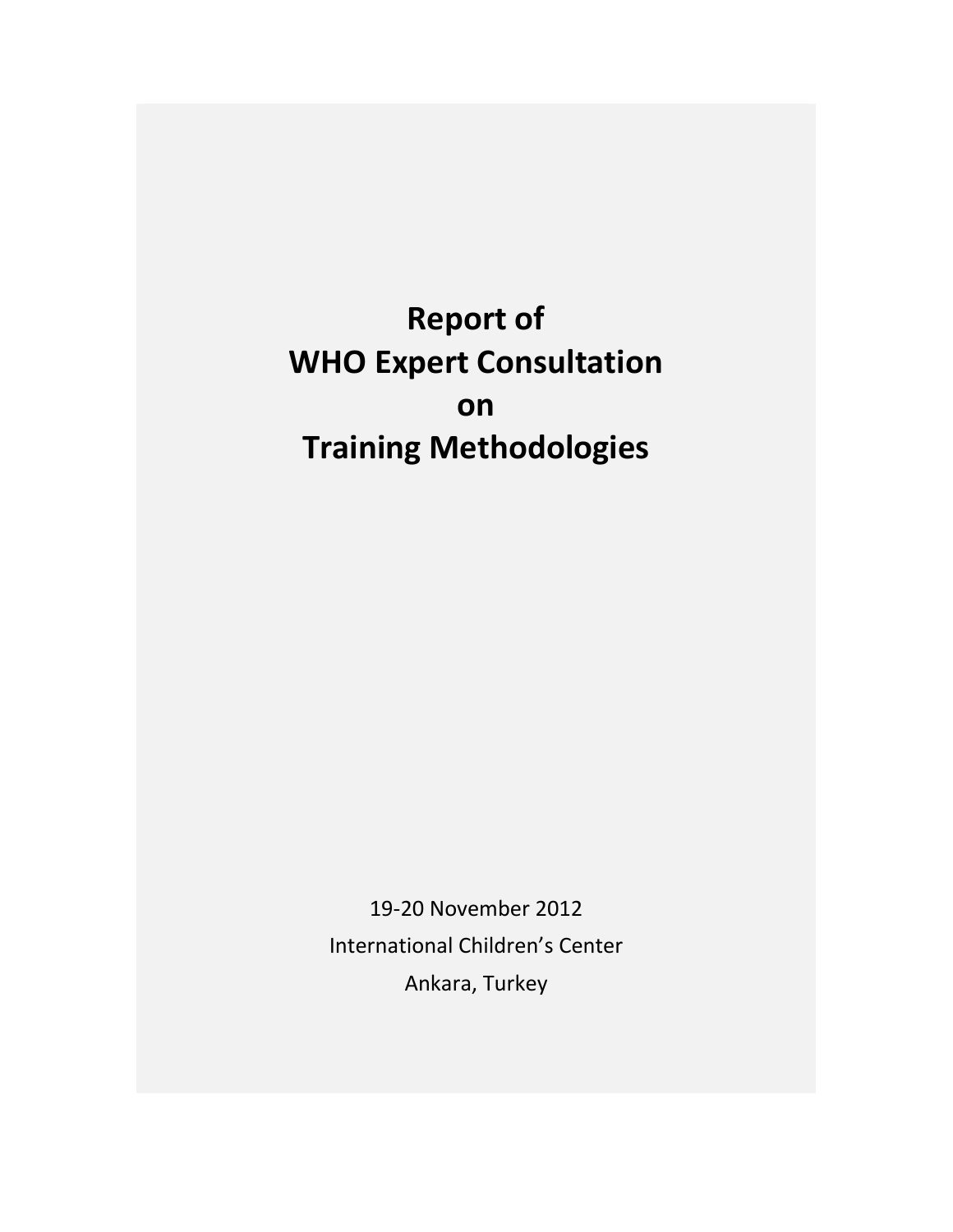## **Acronyms**

| <b>CMYP</b> | Comprehensive Multi Year Plan                    |
|-------------|--------------------------------------------------|
| <b>DVD</b>  | Digital Versatile Drive                          |
| EPI         | Expanded Program of Immunization                 |
| <b>FGD</b>  | <b>Focus Group Discussions</b>                   |
| <b>FIP</b>  | International Pharmaceutical Federation          |
| <b>GAVI</b> | Global Alliance for Vaccines and Immunization    |
| <b>HRH</b>  | Human Resources for Health                       |
| ICC         | International Children's Centre                  |
| IΤ          | Information Technologies                         |
| <b>LFP</b>  | Learning for Performance                         |
| M&E         | Monitoring and Evaluation                        |
| <b>MLM</b>  | Mid-Level Managers                               |
| <b>MoH</b>  | Ministry of Health                               |
| <b>OPQ</b>  | <b>Optimising Performance and Quality</b>        |
| <b>PCV</b>  | Pneumococcal Conjugate Vaccine                   |
| <b>PIE</b>  | Post Introduction Evaluation                     |
| <b>RED</b>  | <b>Reaching Every District</b>                   |
| <b>WHO</b>  | World Health Organisation                        |
| <b>WR</b>   | World Health Organisation Country Representative |

Expert Consultation on Training Methodologies was held in the International Children Centre (ICC) in Ankara on 19‐20 November 2012.

## **The rapporteurs of the meeting were Prof Andrew Nelson Brown, University of Canberra, Australia and Mr Rob Simms, Item Media, Australia**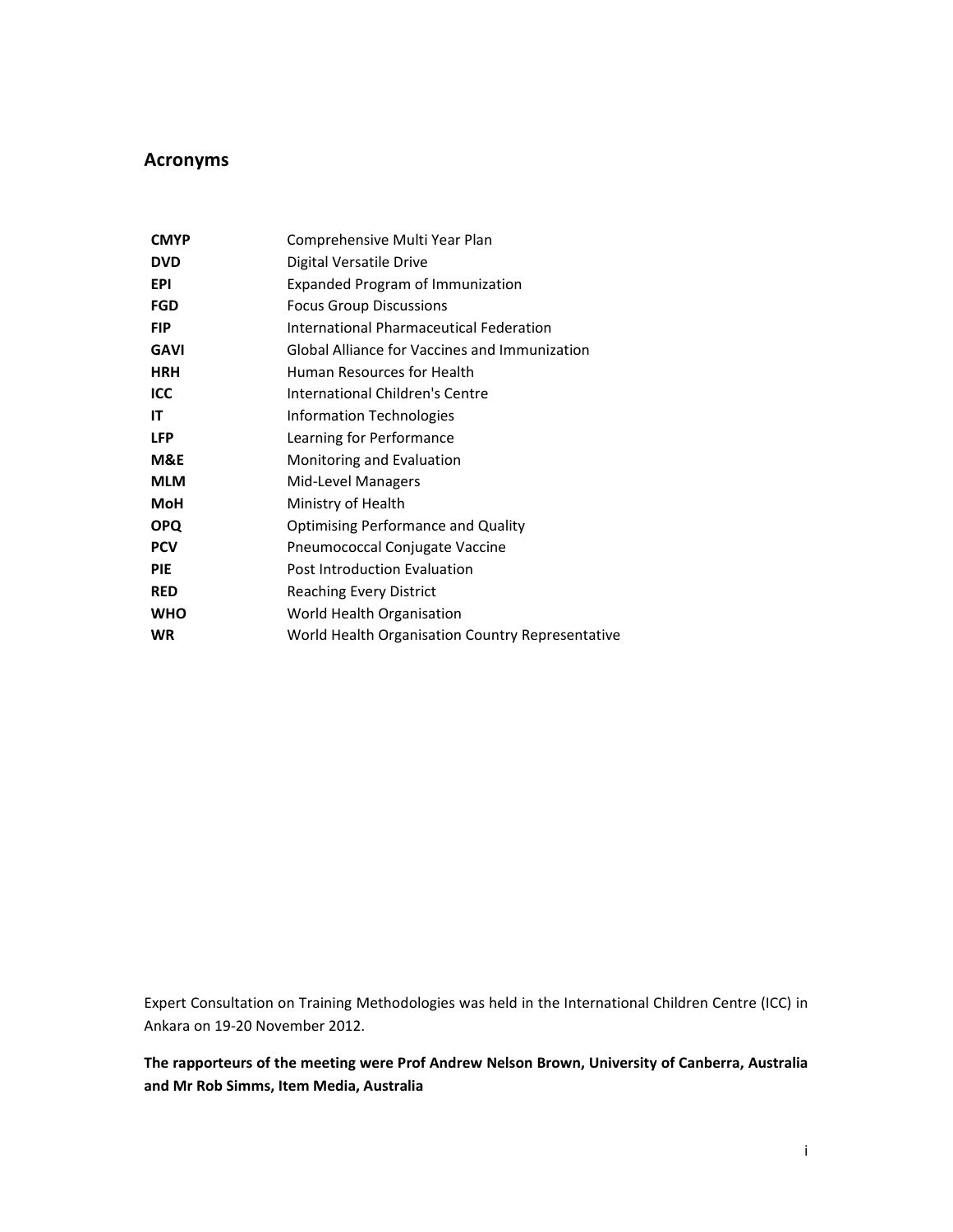# **TABLE of CONTENTS**

| 2. |                                                                                              |  |
|----|----------------------------------------------------------------------------------------------|--|
|    |                                                                                              |  |
|    |                                                                                              |  |
|    |                                                                                              |  |
|    | 6. Applying the Strategy to Real Country and Content (Optimizing Performance and Quality)  7 |  |
|    |                                                                                              |  |
|    |                                                                                              |  |
|    |                                                                                              |  |
|    |                                                                                              |  |
|    |                                                                                              |  |
|    | Annex 4: Presentation of "Cascade Strategy" for Training of Health Workers  24               |  |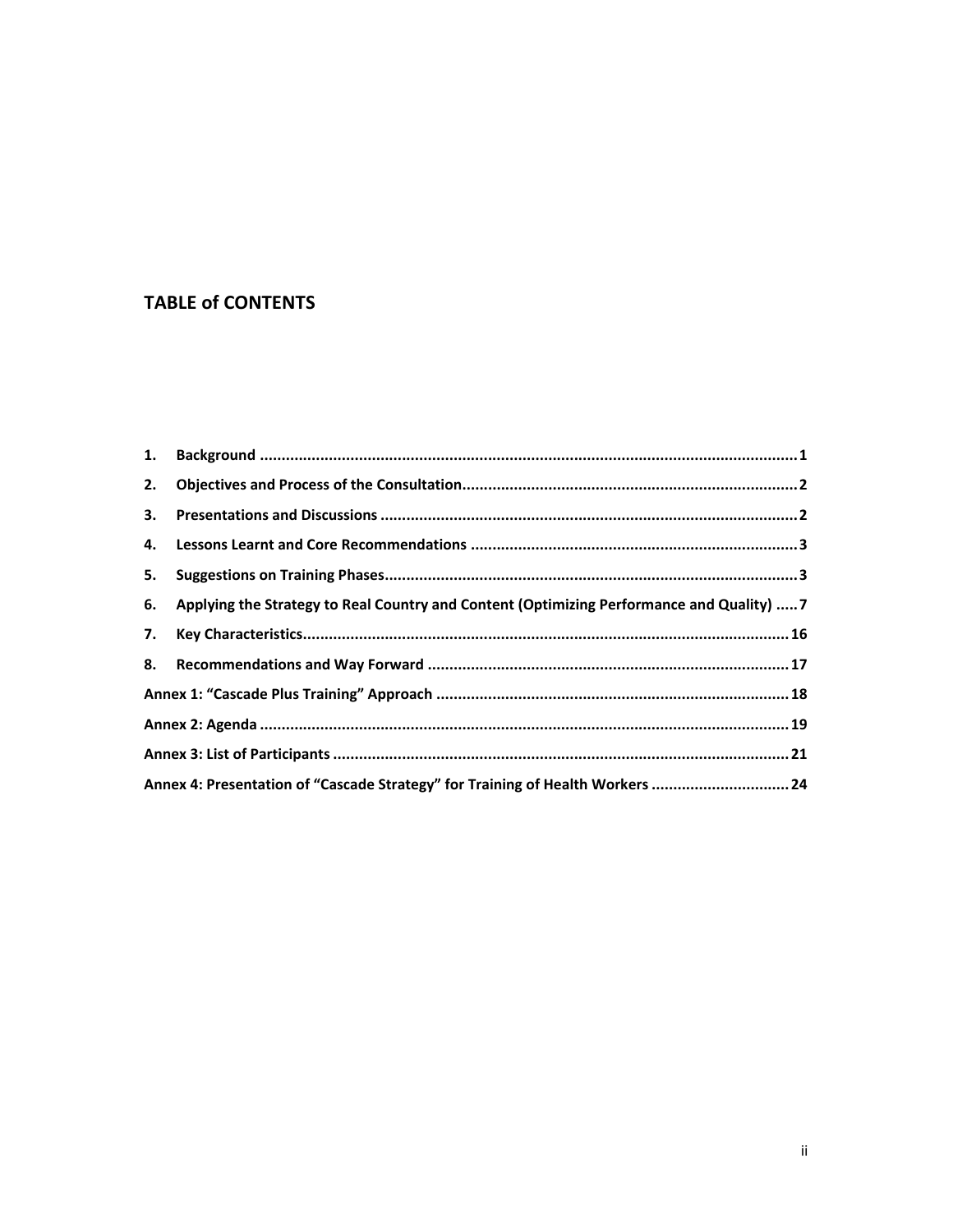### **1. Background**

The vision for the Decade of Vaccines (2011–2020) is of a world in which all individuals and communities enjoy lives free from vaccine-preventable diseases. The mission of the Decade of Vaccines is to extend, by 2020 and beyond, the full benefit of immunization to all people, regardless of where they are born, who they are or where they live. In the last 10 years, great advances have been made in developing and introducing new vaccines and expanding the reach of immunization programmes. New and increasingly sophisticated vaccines that have become available in the last decade, including pneumococcal conjugate vaccine and vaccines against infection with rotavirus and human papillomavirus, are currently being rolled out globally.

Despite this progress, vaccine-preventable diseases remain a major cause of morbidity and mortality. Adoption of new vaccines by low- and middle-income countries (where disease burdens are often the highest) has been slower than in high-income countries.

The increasing complexity of immunization programmes and ambitious new goals, mean that more trained health workers are needed to manage the increased burden of work, including programme managers at the national and sub-national levels as well as front-line workers who deliver services and interact directly with communities. Front-line health workers, who deliver not only vaccinations but also primary health care interventions and health education, need coordinated, comprehensive and very practical pre- and in-service training, with updated, relevant curricula and post-training supervision. Health-care workers need to be able not only to explain why immunization is important, but also to give advice to individuals and communities on nutrition, create a healthier environment and recognize the danger signs when someone falls ill. Immunization programmes should ensure that this training and supervision is effectively extended to community-based health workers.<sup>(1)</sup>

Many new vaccines are now available to countries at affordable prices through GAVI which also provides 'introduction grant' for countries to train staff on the new vaccine. New vaccines have new and different vaccine handling and delivery techniques. All health workers need to be trained well otherwise; there is risk on safety and risk on demand.

Even in countries which claim that all their health staff were trained by using cascade methodology there are still common performance issues related to the cascade methodology training;

- a. During assessments of health centres, open vaccine vials (such as PCV 10 which needs to be discarded after each session) were found in the refrigerator
- b. Vaccine damaged by exposure to high temperature or frozen
- c. Parents not being informed about the vaccine and the side effects, when to return etc.
- d. Not following the correct injection technique
- e. Not following up with children who do not return for vaccination (defaulters)

This consultation is based on the literature review conducted by International Children's Center which focused in evaluating training approaches commonly used to train health staff, determining the effectiveness of different training strategies and models, with special emphasis on cascade training strategy, reviewing cascade training approach and trying to find out possible implementation of alternative strategies in place of cascade strategy or how the cascade approach (cascade plus training approach) can be improved and be more effective in the immunization programs (Annex 1). The agenda (Annex 2) and the list of participants (Annex 3) are at the back of the report.

Page | 1 1. Global immunization vision and strategy:, Progress report and strategic direction for the Decade of Vaccines, World health assembly document A64/14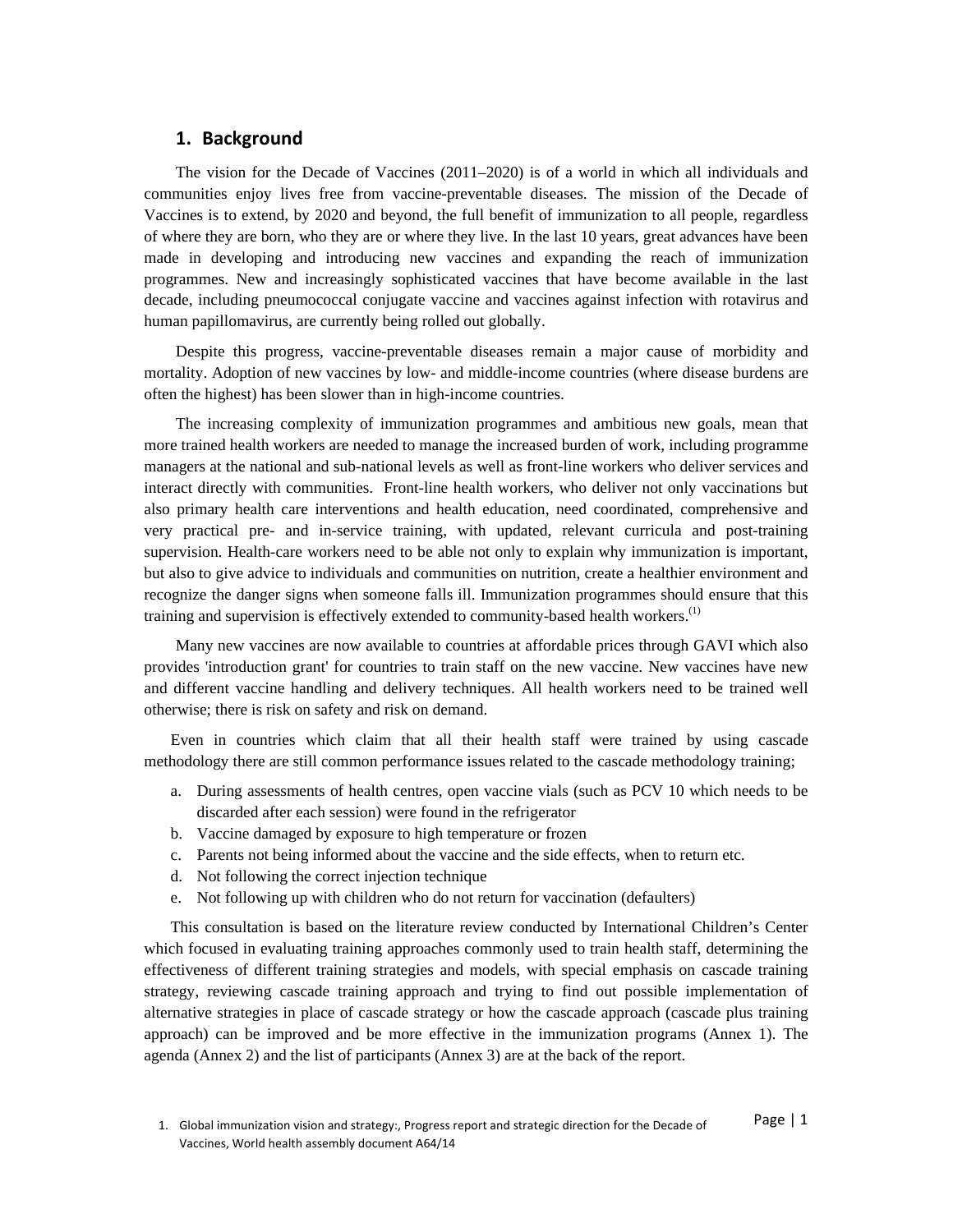## **2. Objectives and Process of the Consultation**

The meeting objectives were to find answers whether common health staff performance issues derived from the cascade training methodology or the implementation of the cascade methodology; If so how it can be strengthened to have better teaching-learning outcomes. More specifically, four objectives were set.

**First,** to discuss and finalize the literature review and expert interview findings

**Second,** to devise a protocol / guideline for training large number of health workers outlining main activities to conduct pre, during and post training

**Third,** to advice on pilot testing of the protocol

**Fourth,** to advice on outputs of the literature review

The consultation was organised around presentations, general discussions, group works and smallgroup discussions. In total, six sessions were organised:

- a. Overview the Literature Review
- b. Pre-training Strategies (Trainers, Trainees, Content, Process)
- c. During-training Strategies (Trainers, Trainees, Content, Process)
- d. Post-training Strategies (Trainers, Trainees, Content, Process)
- e. Optimizing Performance and Quality Framework
- f. Recommendations and Way Forward

### **3. Presentations and Discussions**

Although important progress has been achieved in controlling communicable diseases, many vaccine preventable diseases are still threatening health of people living in low income countries of the world. The common goal of the WHO and all countries is to raise the immunization rates to its maximum levels and eliminate the life-threatening communicable diseases. In order to raise the immunization rates, the WHO and countries are taking several measures to ensure health services available and accessible for everybody, a reliable cold chain, sufficient budget etc. Along with these strategies, continuous training of professional vaccine providers, health care managers and volunteers and evaluation of the program is crucial. Even if these health workers are trained in pre-service and/or before they start working in the immunization programs, all immunization personnel need in-service training as well. They have to update their knowledge and skills according to the new advances (vaccines and technologies) and new strategies in the immunization programs. The critical question is how best to train the health staff.

The issue-specific perspectives are presented within these themes. Experiences and concrete examples are presented by the experts to guide the reader on enhanced modifications and steps could be applied to cascade strategy for strengthening its effectiveness in several countries, although not necessarily in all.

This report is a presentation of suggested modifications to the cascade strategy with the most important and feasible steps expressed by the experts in the consultation.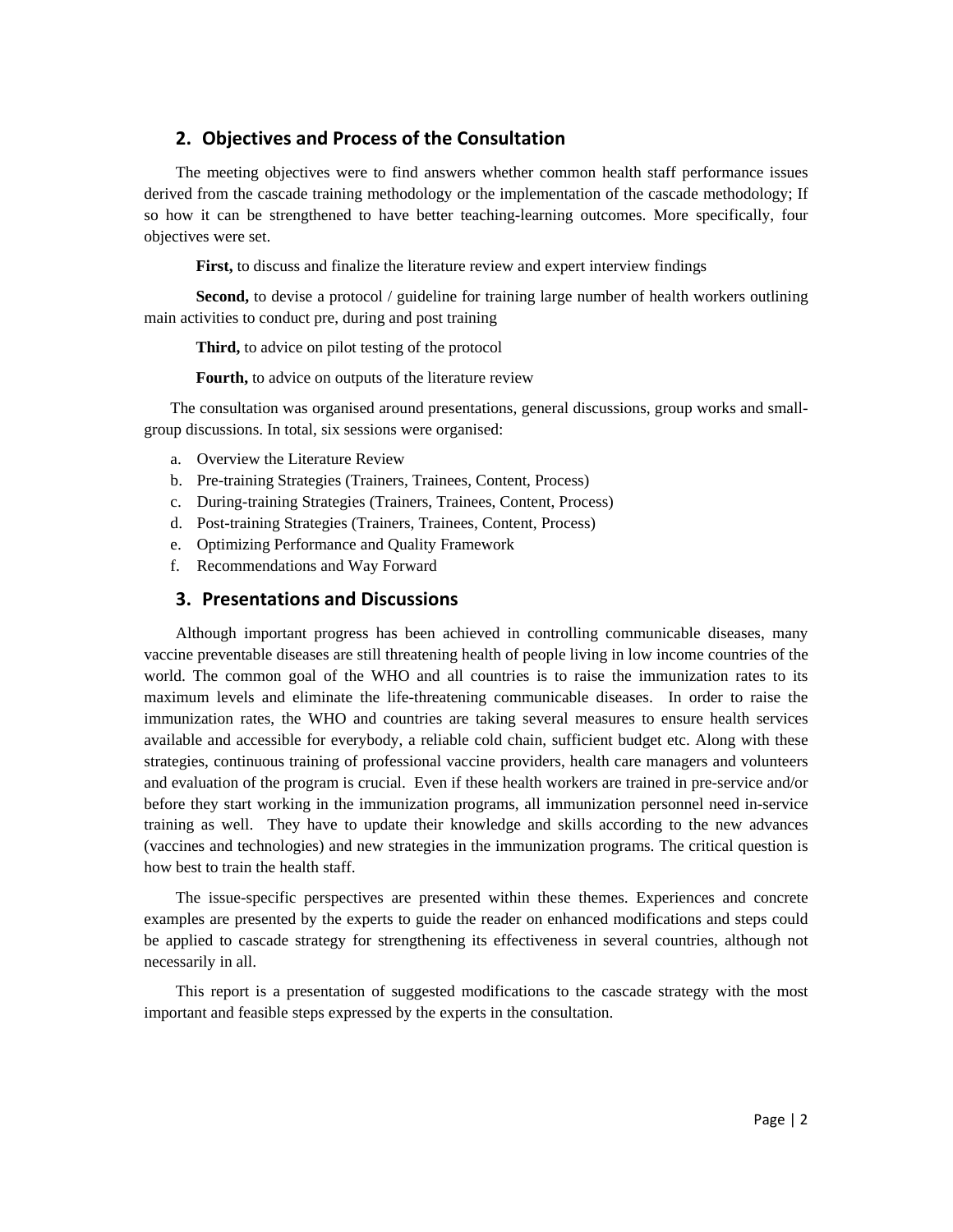## **4. Lessons Learnt and Core Recommendations**

The participating experts stated the major lessons learned and recommendations based on their experiences for better implementation of cascade training approach as below:

- Define training needs while considering the root causes of the training, local environment and required skills
- Determine training materials by using needs based education model
- View training as on-going process, generally the interest of the donor ceases as soon as the new vaccine introduced. Monitoring, coaching and refreshing trainings should be given to old staff and newcomers. These need to be planned and budgeted from the beginning
- Enhance the training content by using simple, understandable and visible elements
- Provide means to maintain access to materials e.g. manuals, tools etc.
- Other aspects and factors that may have impact on the end results need to be considered
- Use the process evaluation to determine weak points of trainings and how to address them. The evaluation should be conducted as needed and periodically
- Involvement of health authorities at all level is crucial. Application of any suggested methodology needs to be localised for success
- According to the literature review unsuccessful training outputs are not directly related to the cascade methodology but the way it is implemented
- Identify the person in-country who has the responsibility for training and provide guidance to that person in a simple document
- A systematic approach is needed within the country to plan and implement training procedures
- It is needed to articulate clearly what is new and different with the proposed methodology and how it will improve the training in that country
- Identify what the country has in the way of supportive supervision. What is needed to improve their performance? EPI managers know what training is needed but often have barriers such as funding or staffing problems. Plan of action should come out of an investigation of what and how a country is currently managing EPI training
- Receive the support of public and media

## **5. Suggestions on Training Phases**

The participating experts agreed upon that the effectiveness of cascade training approach increases if the pre-training, training and post-training phases are taken as a whole. Taking this understanding into consideration, the participants worked in groups on the activities that should be considered in these three phases.

### **5.1. Pre‐training Phase**

Higher level political engagement required in training master plans to guide donor input. Four areas need to be stratified against trainer levels (In general the following applies to all levels). It is important to remember that, everyone is a trainer and trainee.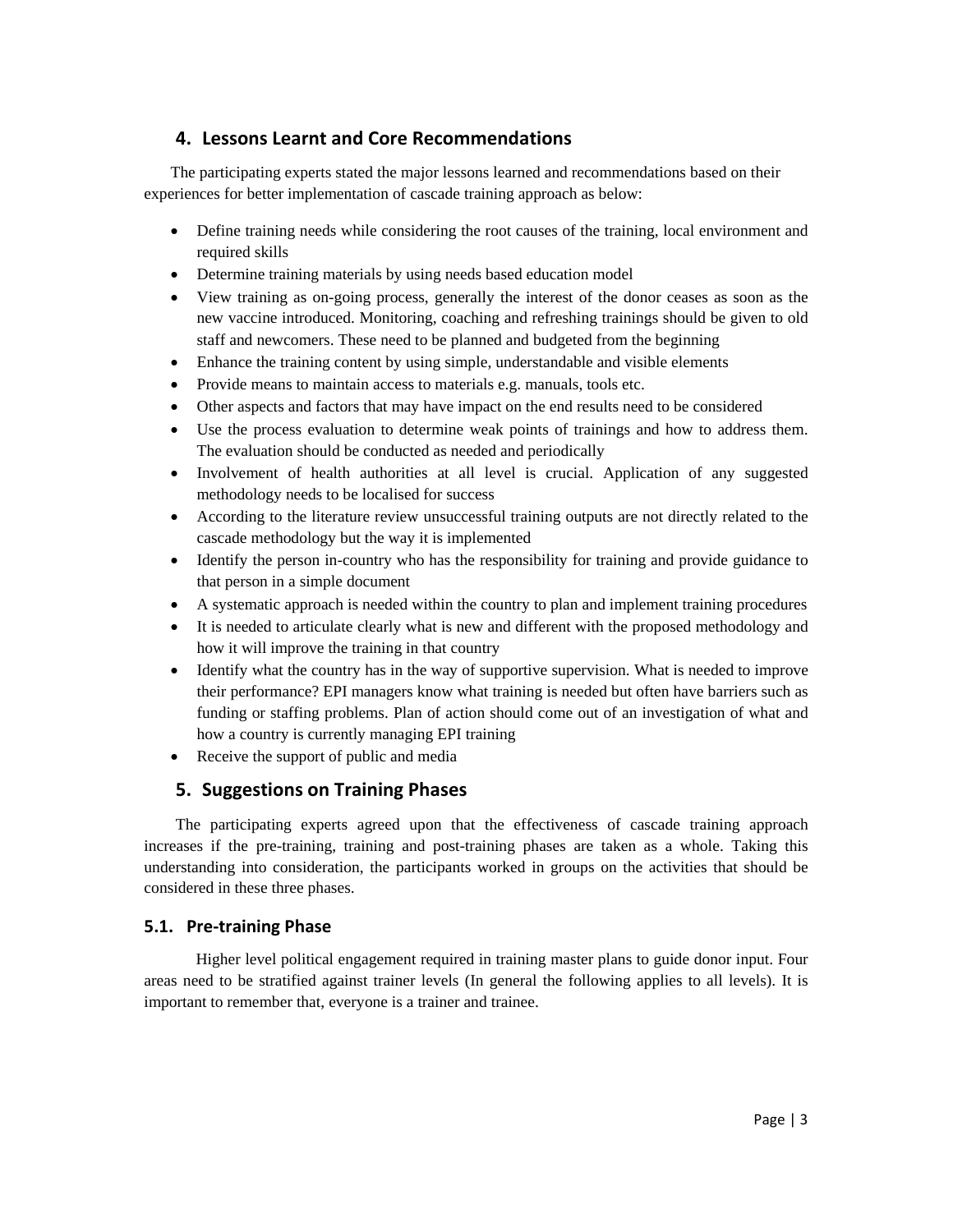## **5.1.1. Trainers**

- 1. Need minimum set of learning and teaching competencies (e.g. adult learning principles, methodologies)
- 2. Trainer workforce can be full-time or taken from a pool whenever necessary
- 3. Consider a team for facilitation approach (Don't leave people on their own, consider cofacilitators / e.g. content expert with training expert)
- 4. National and local network of trainers
- 5. Consider quality measurement of trainers performance (self-assessment, built into the M&E)

## **5.1.2. Trainees**

- 1. Need to be chosen against agreed criteria
- 2. Assess their level of literacy and understanding
- 3. Consider their learning needs, cultural influences on learning and teaching

## **5.1.3. Content**

- 1. Role of the training in broader health system context
- 2. Consider other needs (e.g. tools), to ensure the competencies learnt can be applied to the workplace
- 3. Content committee needs to have end users in mind when developing training materials. (e.g. cultural relevance, review of content, review of methods.)
- 4. Use feedback from previous training, or 'other' training where no previous training has been conducted
- 5. Learning for performance criteria:
	- Clear learning objectives
	- Outcomes expected
- 6. Consider competency assessment requirements

## **5.1.4. Process**

- 1. Consider the whole process through to follow up, mentoring, refresher training, monitoring and evaluation system
- 2. Organisation of activities and logistics (e.g. stationary, technology)
- 3. Needs to be an overall understanding / planning/ on-going evaluation of the whole/total cascade process (all levels of the cascade)

### **5.1.5. Issues discussed following pre‐training group presentation:**

- 1. Including funding of follow up activities following the training, to follow up, use of a framework
- 2. Considering the government commitment and donor contribution
- 3. Training master plan at the country level; Pooling of training resources for the master plan; Considering GAVI introduction plans and CMYP guidelines.
- 4. Considering link with HRH when making the master training plans; Integrating ideas and ensuring relevant monitoring elements (e.g. competency)
- 5. Funding flow is often the overarching driver for country focus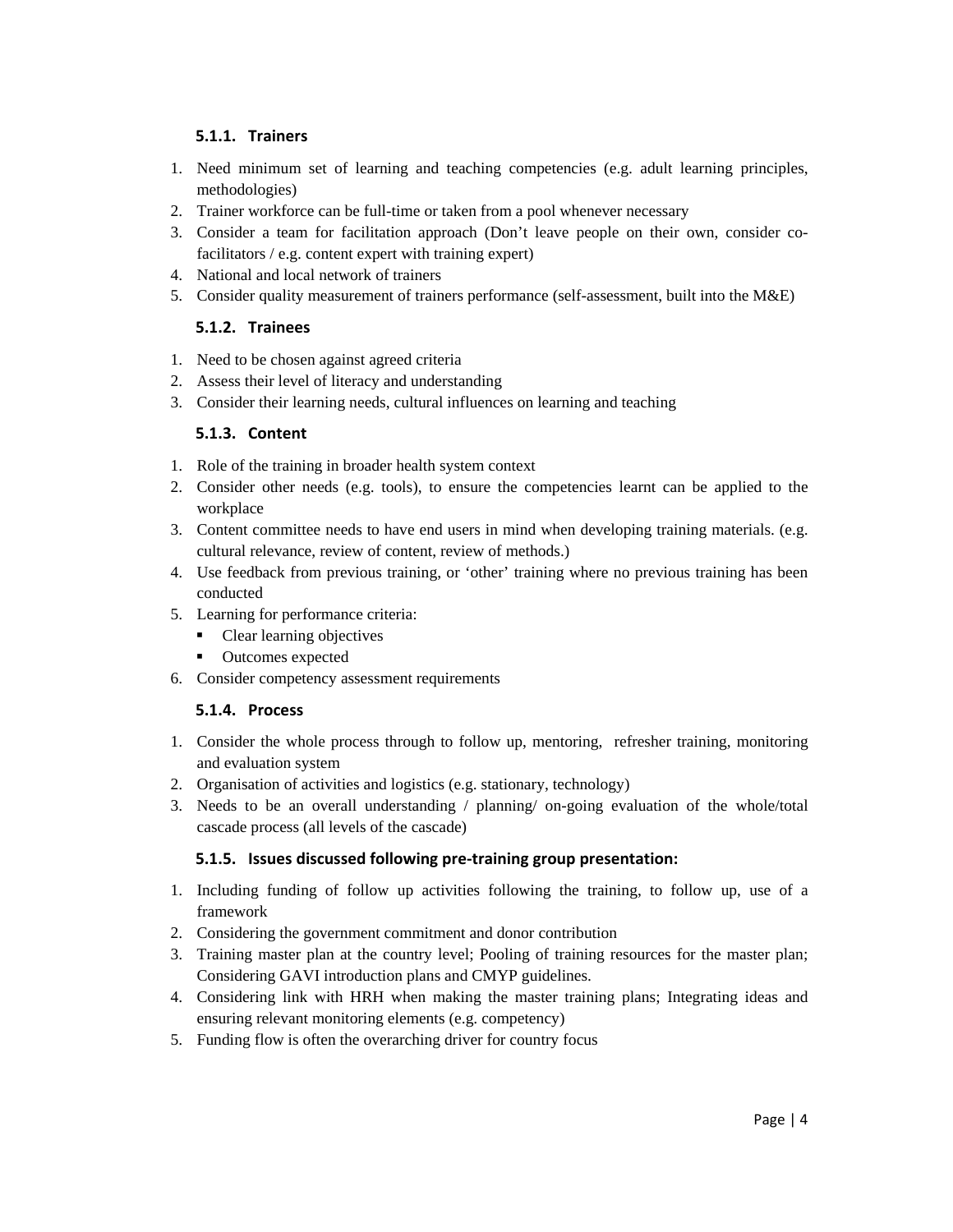## **5.2. During‐training Phase**

Followings are the constraints confronted during training phase and possible solutions.

### **5.2.1. Lacking Confidence**

- 1. Identify the skills of the trainers before training
	- Need to have a job description of trainers
	- **Provide appropriate training modules for the trainers to build their confidence**
- 2. Need to convey adult learning techniques to the new trainers

#### **5.2.2. Short training period**

- 1. Mentoring after training
- 2. Good evaluation protocols
	- $\blacksquare$  indicators & objectives set in advance
- 3. Pre-assess the skills of trainers
	- **n** match training to previous experience and background
- 4. Competency-based training needed
- 5. Set criteria for the team leader. Needs to be well equipped to be a trainer
- 6. Establish a community or team of trainers to support each other

#### **5.2.3. More a pre‐training issue**

- 1. All those in the EPI system need to be consulted when concept being developed
- 2. The delivery context at the intermediate and local levels is important. Must address the issues at that level
	- Identify the level of training so the sessions are appropriate

#### **5.2.4. Management responsibility and local conditions**

- 1. The trainer needs to advocate to the management and trainees the need for training
- 2. If necessary, take the training to the health workers and/or train the managers first
- 3. Blend appropriate learning techniques according to the conditions (e.g. on the job training, distance learning, computer-based training)

#### **5.2.5. Management responsibility**

1. Management sets session plan, has a list of attendees, and ensures facilities and equipment available

### **5.2.6. Central monitoring**

- 1. Obligation of management to ensure training occurs
- 2. Feedback from the trainers to the management how the training is going and give feedforward to the trainees about how they are progressing
- 3. Record those who attend training session at local and management levels

#### **5.2.7. Quality assurance**

- 1. Work as a team
- 2. Trainees assessment of their trainers, peer review, mentoring and occasional monitoring
- 3. Need for more than one trainer  $-2$  to 4 seems appropriate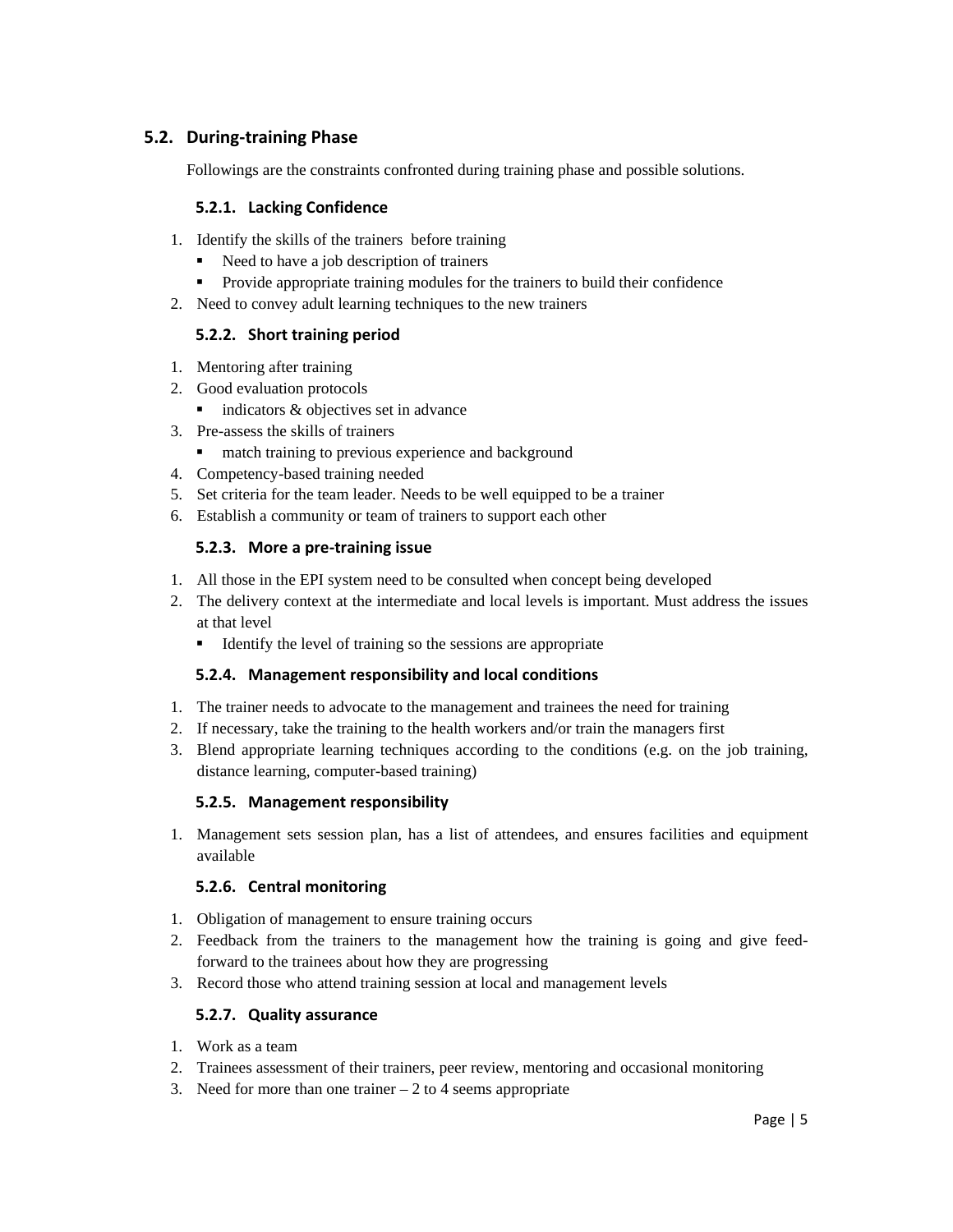### **5.2.8. Revise training content**

1. Pilot testing is important to minimize the problem later

### **5.2.9. Dilution & misinterpretation**

- 1. Continuing learning techniques such as eLearning or computer-based learning
- 2. Train-the-trainer sessions need training learning guides/checklists. Also trainers and trainees have guides to monitor their progress.

### **5.2.10. Issues discussed after 'during‐ training phase' group presentation**

- 1. Before scaling up need to test ideas
- 2. Pilot to test original concepts, need to make sure on-going review is built in
- 3. Trainee empowerment need input into the design phase of what you need training in, need to include the trainees in the planning phase and learn their needs
- 4. Consult all levels at the conceptual stage
- 5. Ensure a link with pre-service
- 6. Consider training needs assessment; available skills, gaps
- 7. Consider involving consumers in the development of programs
- 8. Consider engagement of academic institutions in the process
- 9. Curriculum review process involving experts
- 10. International nursing council review of materials, health professionals for 21st century, FIP quality framework for education
- 11. Dealing with high staff turnover. Orientation procedures for new staff with access to link with standard treatment guidance book, program management resource

### **5.3. Post‐training Phase**

The overall aim of the training process (cascade training) is to reach the planned outcomes of the programme. Training of the trainers and the end staff will ease to reach these targets. Even if the training is done very well, unless the implementation at the post-training phase is not well enough, the aimed targets cannot be reached. Therefore, post-training phase is a crucial part of training process.

#### **5.3.1. Post‐training Managerial Skills Development**

- 1. Practice ways of evaluating the effectiveness of your training course (target competences), trainers and training method
- 2. Develop a system to appraise whether trainers are applying the skills required
- 3. Create new resources/share resources among trainers after training finishes

### **5.3.2. Practical suggestions**

- 1. Community of Practice
	- Coordinator of master trainers needs to be identified
	- Select a tool to share info (e.g. email, forum, wikis, IT platforms)
- 2. Ensure training team has the skills collectively (integrated team concept). Limited resources availability can sometimes solved through proper planning
- 3. Monitoring Dashboard. Indicators and value ranges have to be identified upfront. Indicators cover quality implementation and outcome (Have skills been applied? Are we ensuring all communities are covered? Has the training happened?)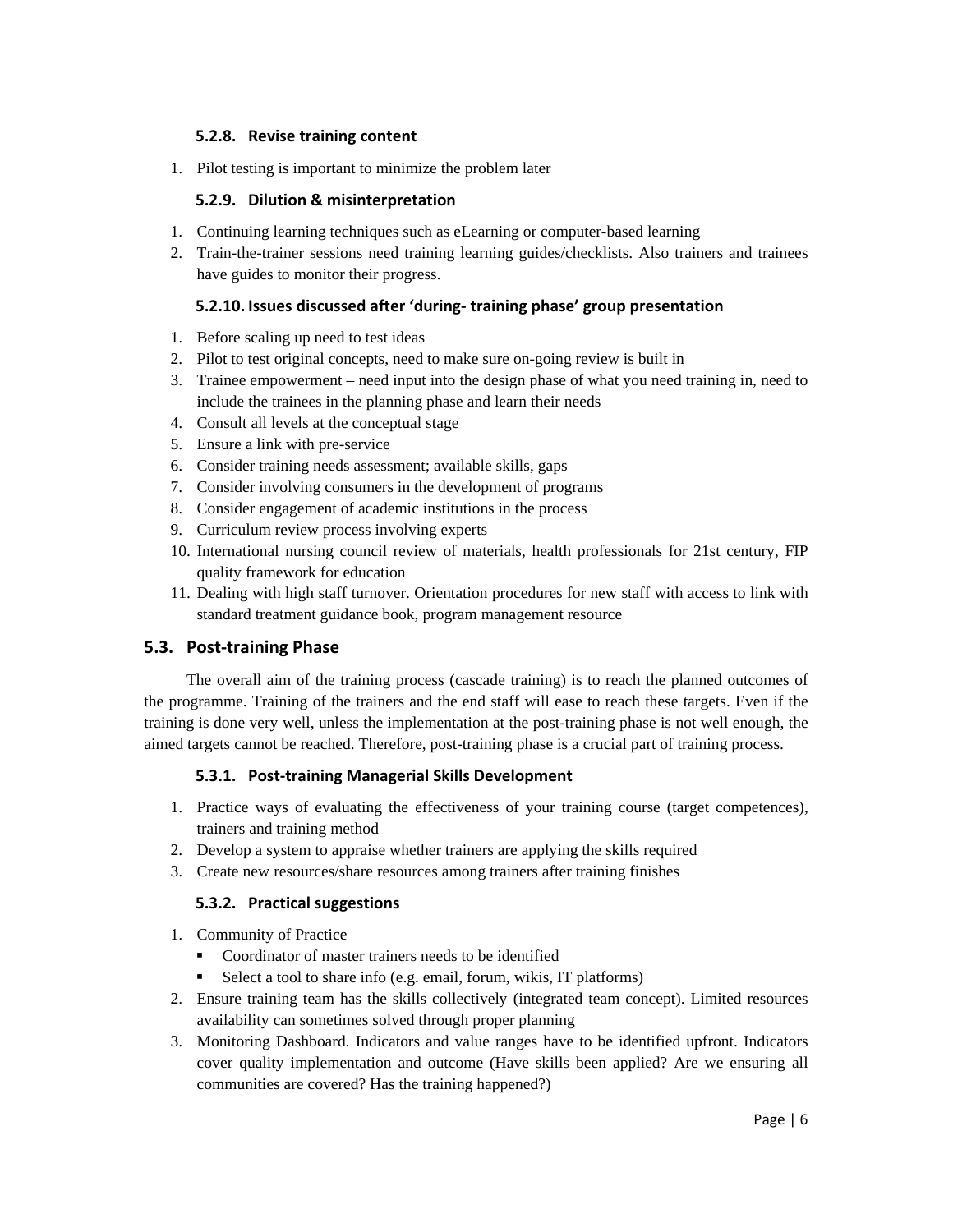- 4. On the job monitoring (peer-to-peer). This can also take advantage of already established events
- 5. Key fact sheet (health workers toolkit) with follow up distribution

### **5.3.3. Acknowledgement of the trainees' effort**

Motivation of the trainers is important and has to be ensured (Simple recognition from managers above e.g. six monthly, supervisors visiting the healthcare worker in their work context, announcing success in bulletin, promotion etc. Need to renew trainers when people get tired and may help motivate others. Ensure trainers have achievable goals. Ensure trainer has the tools they need to do their work. Appropriate titles should be given. All these relevant to the level of the trainer.)

### **5.3.4. The need for supervision**

Design a mechanism for follow up of trainees after the training. Use of mobile phone technology for refresher and follow up should be considered. Include access to the materials that were used during the training as a reference

### **5.3.5. Issues discussed following post training group presentations:**

- 1. Caution with use of incentives that the incentive doesn't become the norm. This does not rule out their use
- 2. Second level trainers, how to keep motivated and keep knowledge transfer beyond the intervention. (refer to WHO rural retention of health care workers documentation)
- 3. Think widely and approach different roads in order to reach the planned targets. (e.g. 1985 Turkish Nationwide Immunization Campaign - Government engagement, other sectors, logistics, consumers, community leaders, media etc)
- 4. Ensure trainers have the necessary practical skills not just the theory, ensure they have knowledge
- 5. Profile of master trainer in community is important
- 6. Need motivation of manager to follow up people

# **6. Applying the Strategy to Real Country and Content (Optimizing Performance and Quality)**

### **6.1. Operational training plan**

### **6.1.1. Situating current training in the context of broader HRH plans**

- 1. Use process such as Optimizing Performance and Quality (OPQ http://www.intrahealth.org/files/media/optimizing-performance-and-quality/OPQ\_FINAL.pdf) to determine the broader context in which the training is to take place
	- Context: external environment, community/organization/workers/patients
	- Stakeholder engagement/ownership/leadership
	- $\blacksquare$  Identify gaps and strengths
	- Find root causes
	- Select and design interventions
	- **Implement interventions**
	- $\blacksquare$  Monitoring and evaluation (M&E)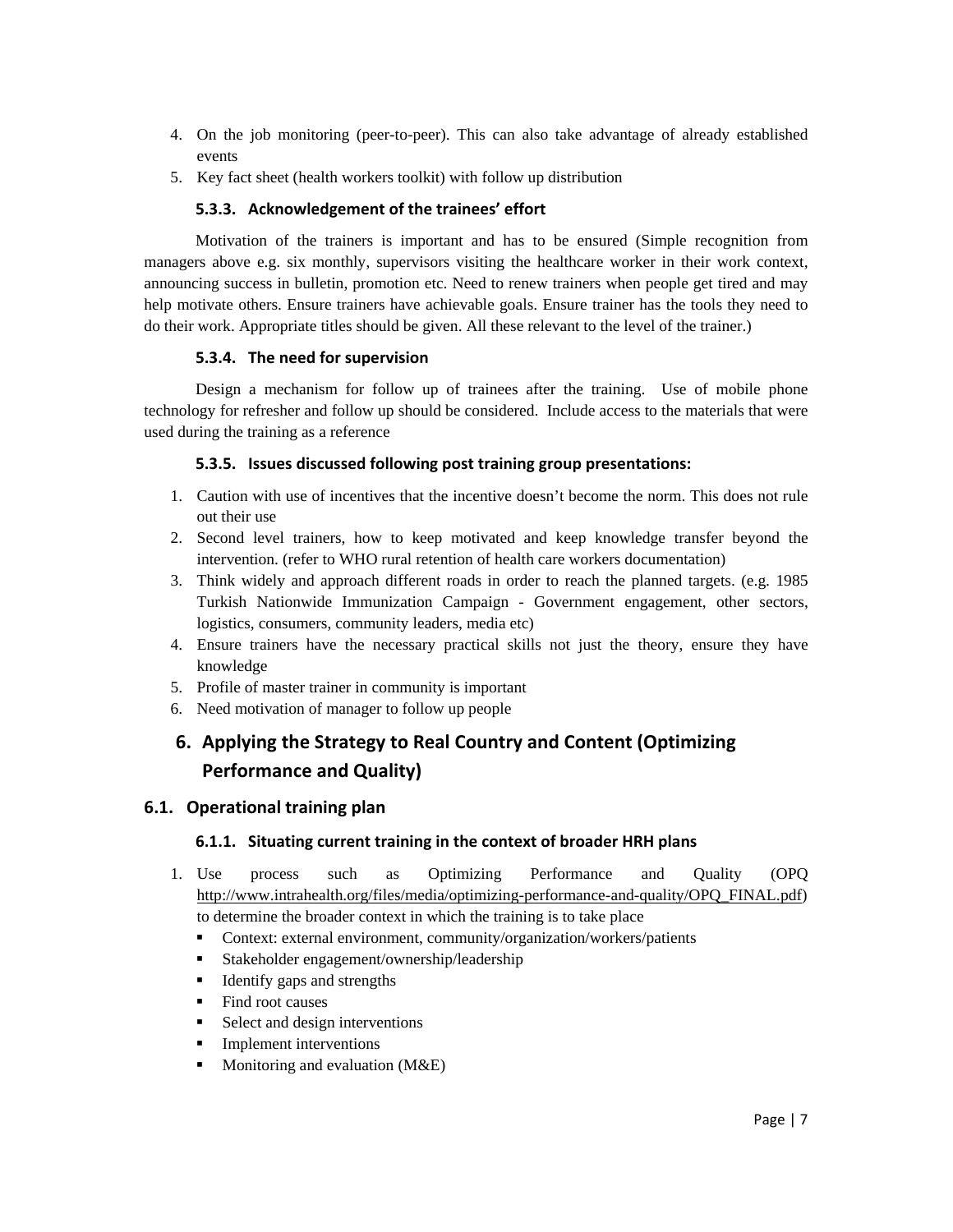- 2. Identify the "performance gaps" that are related to "knowledge and skills" so can be addressed through cascade training
- 3. Ensure plan and budget are included in the upcoming cycle

#### **6.1.2. How to conduct a training needs assessment**

Use methodology such as Learning for Performance (LFP, http://www.intrahealth.org/~intrahea/files/media/learning-for-

performance/learning\_for\_performance\_guide.pdf) to assess the training needs and plan the training intervention.

- 1. Specify the learning goal related to the gap in skills and knowledge
	- Tool 1: Sources of Information worksheet
	- Tool 2: HRH Context worksheet
	- Tool 3: Performance Factors worksheet
- 2. Learn about the learners and their work setting
	- Tool 4: Learner Characteristics worksheet
	- Tool 5: Work Setting Characteristics worksheet
- 3. Identify existing resources and requirements for training and learning
	- Tool 6: Resources and Requirements worksheet
- 4. Determine job responsibilities (or competencies) and major job tasks related to the gap in skills and knowledge
	- Tool 7: Job Responsibilities or Competencies and Tasks Worksheet
- 5. Specify essential skills and knowledge
	- Tools 8: Essential Skills and Knowledge Worksheet
- 6. Write learning objectives
	- Tool 9: Instructional Planning Worksheet
- 7. Decide how to assess learning objectives
- 8. Select the learning activities, materials and approaches and create the instructional strategy ■ Tool 10: Instructional Program Overview
- 9. Develop, pre-test and revise lessons, learning activities and materials, and learning assessment instruments
	- Tool 11/12: Lesson Plan
- 10. Prepare for implementation
- 11. Implement and monitor learning and logistics
	- Tool 13: Sample Action Plan for Transfer of Learning
- 12. Assess effectiveness of the learning intervention and revise
	- Tool 14: M&E Plan

## **6.1.3. How to use training needs assessment in preparing operational plan (included above)**

## **6.1.4. How to decide the cascade levels (no. of trainee per training, availability of master/ mid‐level trainers, costs etc.)**

- 1. Factors to consider
	- How many need to be trained
		- Master trainers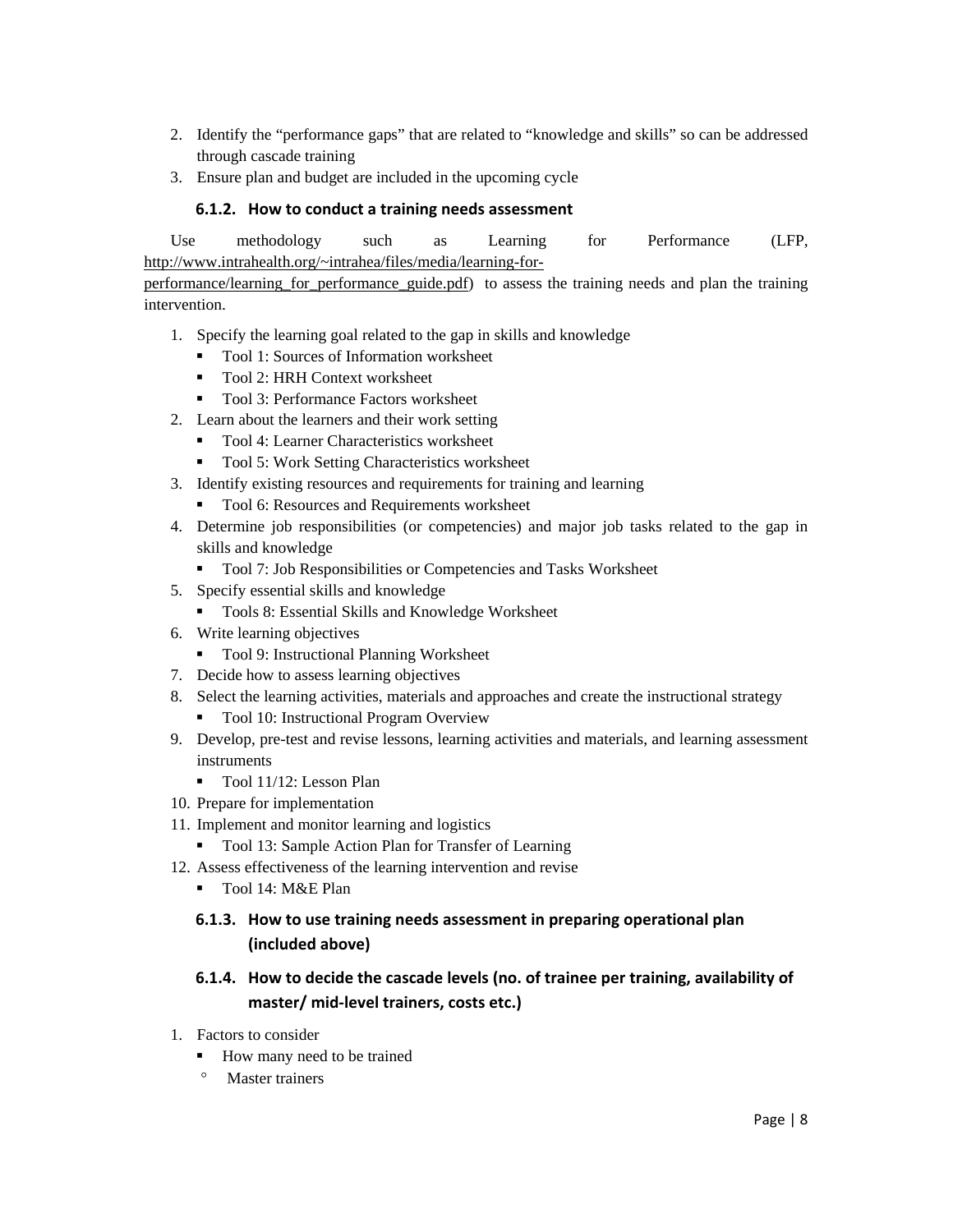- <sup>o</sup> Subsequent levels of trainers
- <sup>o</sup> End users (providers)
- Budget constraints
- **Time constraints**

## **6.1.5. How to select different training methods (use of video, e‐learning) for each level of cascade**

- 1. Master and subsequent trainers: blended
	- Self-directed distance/on-line for factual content
	- Face-to-face for training practice
	- Participatory (problem based, case studies/scenarios/dramas/role plays/teach backs
	- Peer learning/Community of Practice
	- **Mentoring**
	- **Learning by doing**
- 2. Training providers (implementers) : blended
	- Self-directed distance/on-line for factual content
	- Face-to-face for training practice
	- Participatory (problem based, case studies/scenarios/dramas/role plays/teach backs)
	- Peer learning/Community of Practice
	- **Mentoring**
	- **Learning by doing/on-the-job**
	- Refresher training (face-to-face, eLearning, mLearning)
	- Drip training

## **6.2. Master trainers**

### **6.2.1. Who should be a master trainer**

1. Knowledgeable and experienced in the immunization field, familiar with the country (including its health system and human resources), senior level, proven competency to use training techniques (adult learning)

### **6.2.2. How to select master trainer**

- 1. If anybody available with the above characteristics, the EPI manager (assisted by academicians, senior managers, previous EPI, MoH officials, International Organizations) will set-up a team of master trainers. Otherwise, the EPI manager (assisted by the same group of people) will find the most appropriate candidates and provide training as required
- 2. Outsiders (from another country) might be considered as well, provided they meet the abovementioned requirements
- 3. This may differ from country to country. In some cases, MoH might select master trainers (directly or through a consultant)

### **6.2.3. Who and how train master trainer (content versus training skills)**

- 1. Two main areas of training: a) Technical skills, b) Training skills (training design, techniques and communication)
- 2. A)EPI managers, WHO experts, Academicians, previous master trainers, medical officers
- 3. B)Training methodology professionals at the national/international level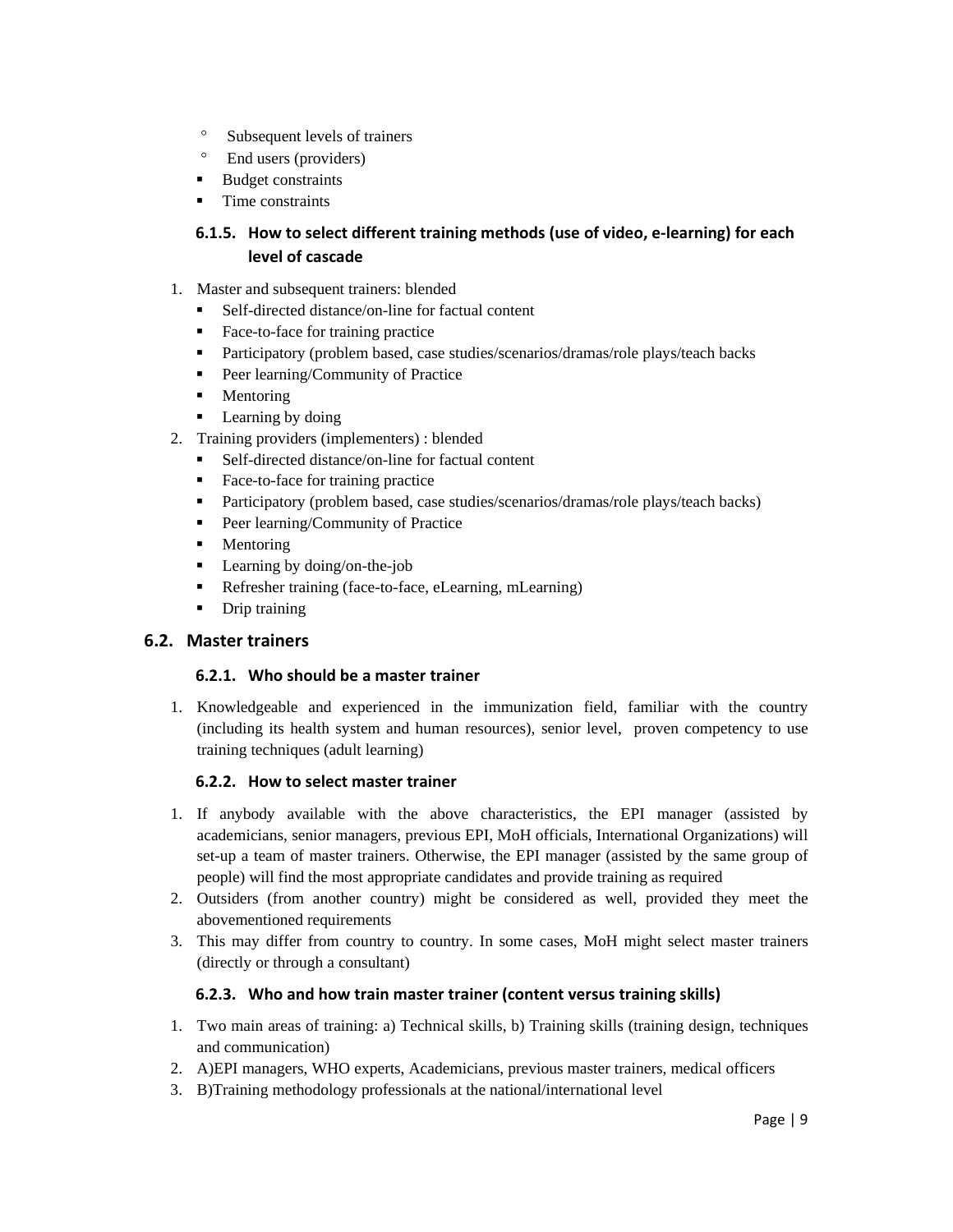4. Provide basics of immunization through on-line content (pre-technical training reading). Following this, master trainers would participate in a workshop to go through the more advanced aspects of  $A$ ) + B) + agreeing as a group on the follow-ups for the subsequent trainings

### **6.2.4. Roles and responsibility of master trainers**

- 1. Agree with MoH and EPI manager on a set of performance indicators (based on the experience from other countries as well)
- 2. Contributing to design training materials
- 3. Training next level
- 4. Monitoring training given by next levels and contributing to it (training team concept)
- 5. Mentoring next level
- 6. Contributing to community of practice
- 7. Monitoring the Dashboard
- 8. Feedback to EPI managers about issues, potential improvements, trainers (next level)
- 9. His/her role continues after the training finishes

#### **6.2.5. How to keep master trainers motivated**

- 1. Formalize the role in the job description
- 2. Certify the master trainers (curriculum)
- 3. Acknowledgement of his/her role as expert in an international pool of experts that can be drawn upon as required.
- 4. Provide his/her with the appropriate equipment to perform the job (all facilities put in place to make his/her life easier)

### **6.2.6. How to monitor performance of master trainers**

- 1. Agree on a list of objectives upfront
- 2. Pre-test and post-test of trainees
- 3. Peer review
- 4. Yearly re-assessment mechanism for master trainers

#### **6.2.7. Key resources to give master trainer**

1. Equipment (laptop, audio-visual equipment, transportation facilities) and logistical arrangements (accommodation, classrooms, flipcharts, markers, clinics), materials (on-line repository of training materials and tools – attendance sheets, evaluation questionnaires), assistant

### **6.3. Mid‐level training**

### **6.3.1. Who should be a mid‐level trainer**

- 1. Should be just two levels of trainer from the Master trainers to minimize the dilution of information. Could be an expert body that trains the Master trainers.
- 2. Professional, e.g. doctor or midwife
- 3. Good personal communication skills
- 4. Someone who volunteers not assigned against their well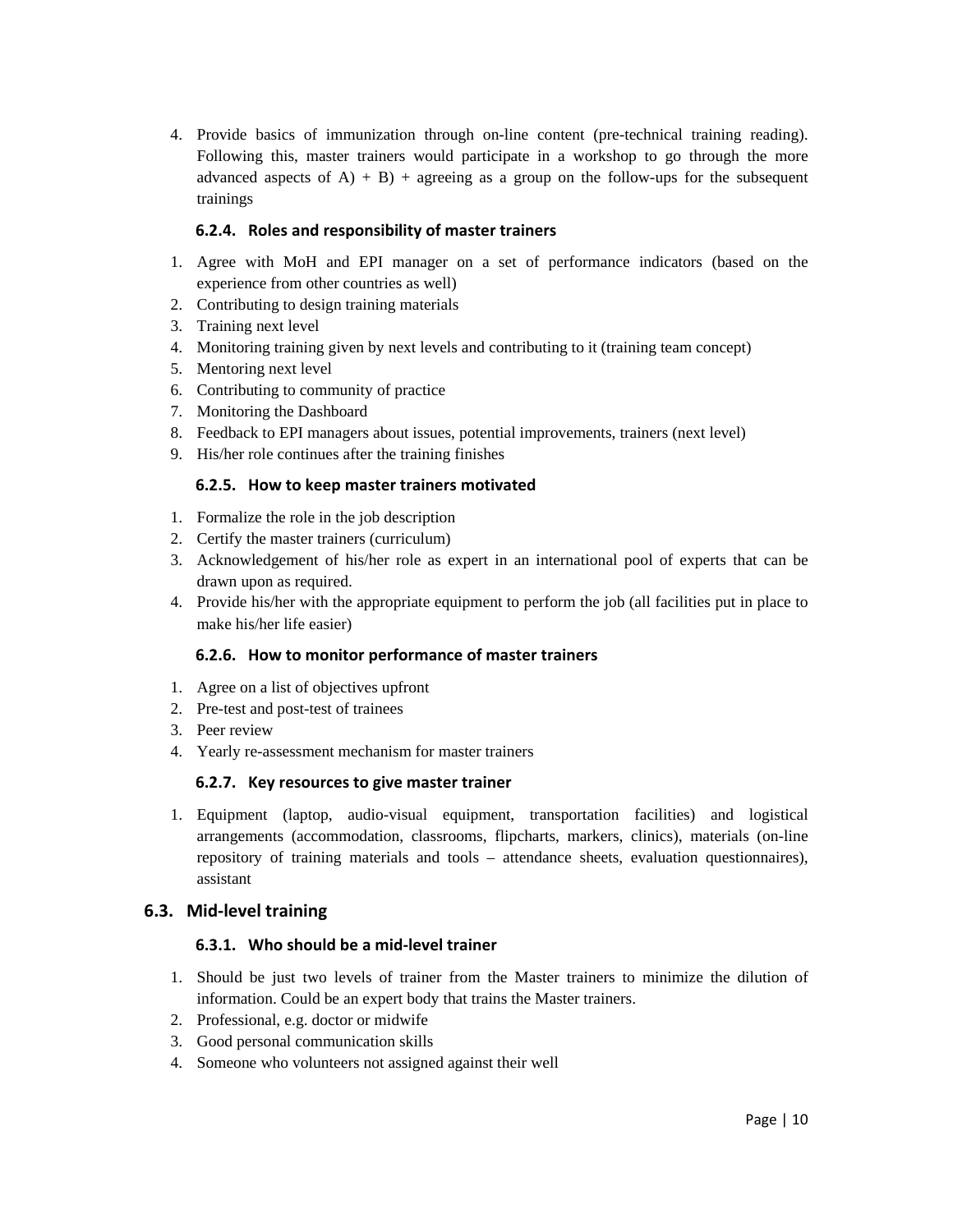- 5. Familiar with health workers activities in the field. Perhaps someone working in the field who trains occasionally
- 6. Knows and uses adult learning techniques
- 7. Cultural consideration of the gender of the trainer
- 8. Middle aged and experienced; better accepted by the trainees
- 9. People who are likely to stay in that location and not emigrate
- 10. Trainees should have some experience with the technology being used
- 11. Trainees need to be able to travel and should not have family responsibilities that stop them

#### **6.3.2. How to select mid‐level trainer**

- 1. Selection criteria for what a trainer should be able to do
- 2. Select people who want to be trainers
- 3. Advise managers that their staff will be doing training as part of their job
- 4. Advertise for people to volunteer for training, then select best candidates, rather than just nominating people

#### **6.3.3. Who and how train mid‐level trainer**

- 1. General training to be done by master trainers and specific subject training by experts in that field, e.g. rotavirus vaccine administration
- 2. Training should be continuous/refresher
- 3. Use eLearning training if available
- 4. On-going mentoring by master trainers
- 5. On-going refresher training during supportive supervision/monitoring of training
- 6. Country health system policies need to be conveyed to trainers
- 7. Continuous peer review and support from fellow trainers

#### **6.3.4. Roles and responsibility of mid‐level trainer**

- 1. Training next level
	- needs assessment; what do the trainees know
	- session plans, evaluation guides during training
	- identify learning objectives
	- **PEDR** prepare documents for use/distribution during session
	- $\blacksquare$  find and prepare facility; sort out logistics such as per diems, etc.
	- obtain or prepare equipment needed during training
- 2. Observing training given by next level
	- observe service providers to evaluate the uptake of training
	- $\blacksquare$  identifying gaps in training
- 3. Mentoring next level
	- supportive supervision
	- use of phone calls and email to stay in touch with the trainees
- 4. Contributing to community of practice
	- establish a network of trainers in that District
	- establish good communication with program managers
	- advocate for the need for training in selected areas
	- advise management levels how to strengthen training procedures to improve outcomes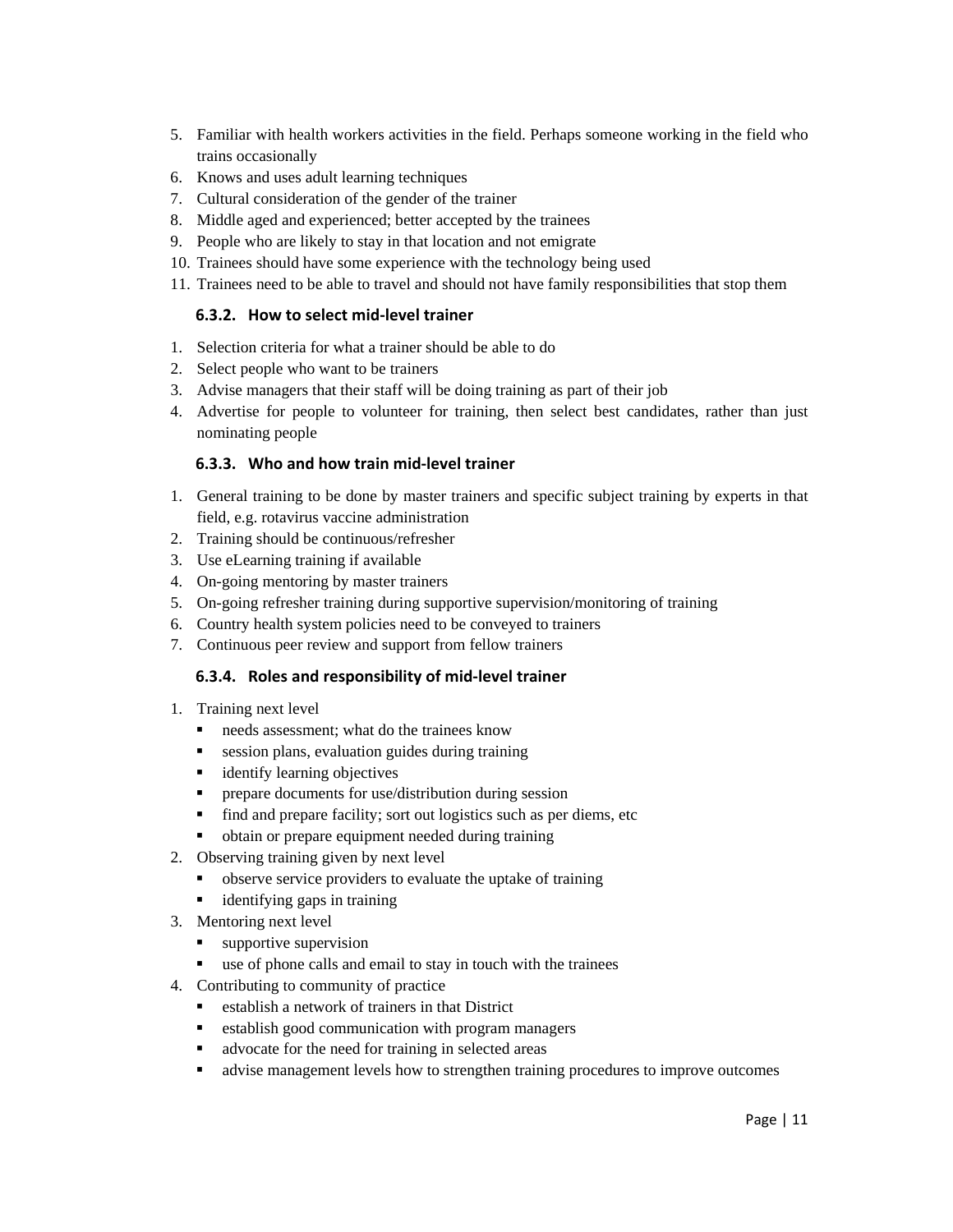#### **6.3.5. How to keep mid‐level trainer motivated**

- 1. Showing appreciation for their work "thank you"
- 2. Giving a title such as "Trainer" or "Senior Trainer"
- 3. Culture-based motivation
- 4. Uniform for the trainers
- 5. Additional wages or annual leave

#### **6.3.6. How to monitor performance of mid‐level trainer**

- 1. Standard performance assessment tools such as questionnaires and check lists for use by master trainers, trainees and peer trainers
- 2. Statistics for performance of trainees over time indicates the performance of trainer. The more people/diseases being seen indicate the providers skills and therefore the performance of trainer

#### **6.3.7. Key resources to give mid‐level trainer**

- 1. Training curriculum for use during day/week
- 2. Informative document detailing the national program
- 3. Adapted WHO documents and protocols
- 4. Learning equipment such as data projector/computer, manikin, flip charts, etc.
- 5. EPI supplies such as syringes, vials, etc to demonstrate procedures
- 6. DVDs, video, IT learning resources to show best practice
- 7. Reports, videos, and other examples of this type of training in other regions

### **6.4. Curriculum development**

Scope of "content": learning content (knowledge and skills), learning techniques, delivery modes, assessment and evaluation protocol (during and at the end of the course)

#### **6.4.1. Who should be involved in developing content?**

There should be a curriculum committee composed of content expert, instructional designer, local academicians, cross section of relevant health care personnel (e.g. EPI manager, district officer, end user [participant]), and consumer. The master trainer should be the head of the committee

### **6.4.2. How to ensure key messages/ content does not get diluted**

- 1. The trainer should have the skills to stick with the prescribed program (not change)
- 2. Appropriate content or source documents that are used throughout a comprehensive training package including learning material, trainer guideline, trainee guideline, and evaluation tools.
- 3. 2 training packages;
	- **Master trainer**
	- **•** Other trainers

Technical content will be the same but management of training will be different (different responsibilities)

- 4. Comparison of initial knowledge level to final knowledge level (assessment/pre and post-test)
- 5. Comparing of participants results between different level of deliveries or compared delivery of different trainers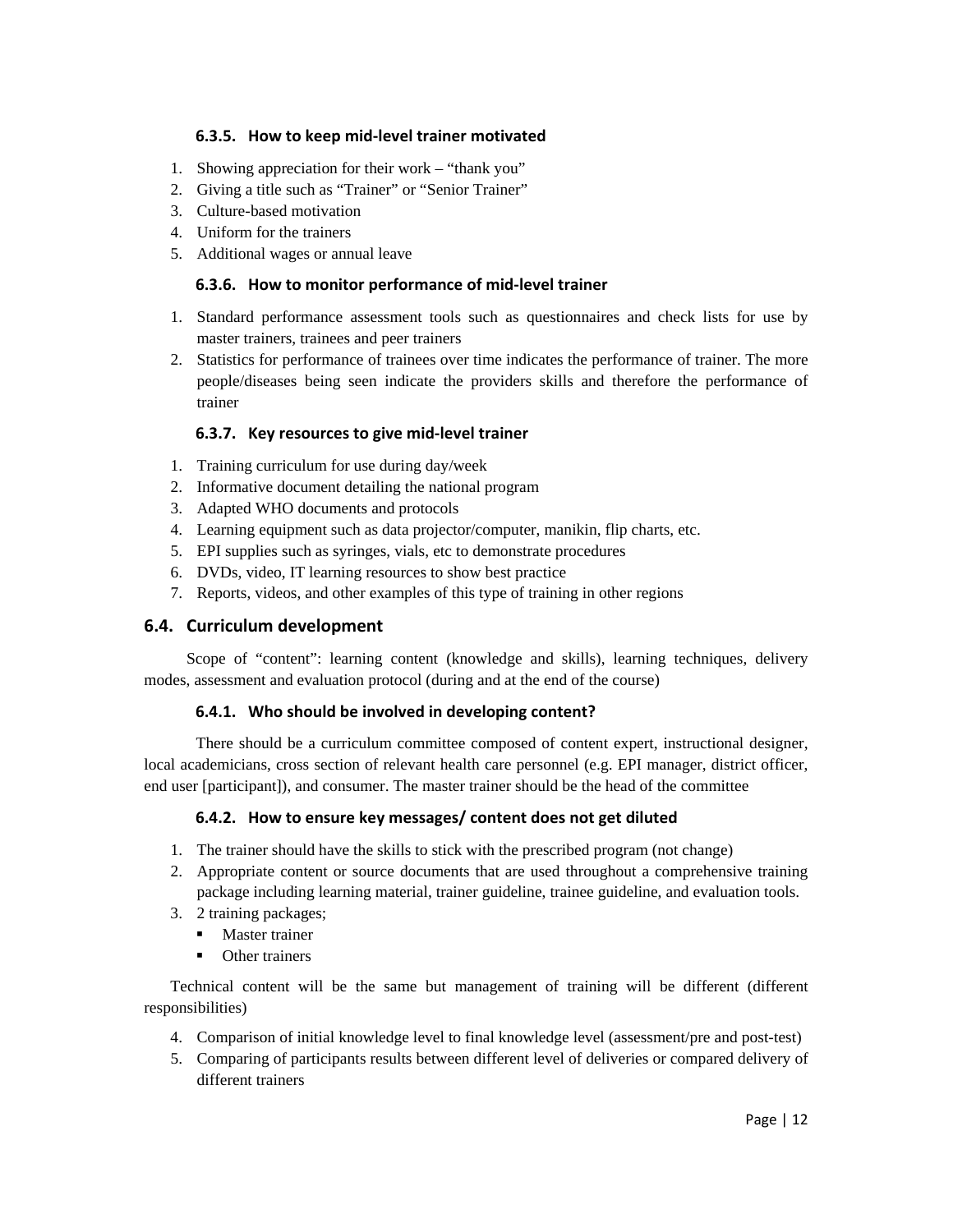6. Using participatory learning techniques to check comprehension of new knowledge gained during the course

#### **6.4.3. Methods to validate the content (review, pre testing)**

- 1. External review panel with cross section of relevant health care personnel (E.g. EPI manager, district officer, end user [participant]), and consumer
- 2. Testing the training package 1 by the intended participants: master trainer
- 3. Testing the training package 2 by the intended participants: other trainers

#### **6.4.4. How to build in mechanisms to get feedback from grassroots levels**

- 1. Develop a monitoring and evaluation plan including the needs for trainers for feedback assessment (knowledge and skills gained) and evaluation after each delivery
- 2. Platform that allows participants to give feedback to the trainer/master trainer on the training session or the way they implement the new knowledge and skills in the workplace
- 3. Formal workplace follow up of a subset of participants to assess the extent of workplace change

#### **6.4.5. How to easily revise content over time**

- 1. The master trainer is in charge of the curriculum review: the curriculum should be **dated** and **updated** on a regular basis e.g. yearly/2 years/if sudden significant part of the learning content changed
- 2. Considering a review date or expiry date to enforce the review process

### **6.5. Post‐training activities**

"Cascade Plus Training" needs to address the resources (human, financial, operational) necessary at all levels for the training and follow-up, as well as the monitoring and evaluation at the next levels down in the cascade to ensure that trainers and trainees are able to maintain the expected knowledge, practices, and behaviours. At the training planning phase (e.g. as the introduction plan for new vaccine is being developed), consideration should be given to how the quality and outcomes of your training will be ensured and maintained and that those who have been trained (or who will be coming into the system subsequently) have the ability to implement the practices and reporting correctly. This should include a process evaluation of your cascade training. If the process evaluation of the training determines that the training objectives were not met, then actions need to be taken immediately to correct this. For example, the initial training may not have provided sufficient time for staff to develop necessary skills or adopt practices and therefore additional follow-up is needed.

Below are some suggestions on ways to support performance improvement post-training:

#### **6.5.1. Supportive supervision**

As part of the capacity building process, the training should be linked with the performance expectations of the health staff at the various levels (e.g. regional and district managers, vaccinators, health assistants/educators). The skills that you have developed or reinforced during the training should be aligned with the content of your supportive supervision. This may require some revision or realignment of your supervision checklists to ensure that these practices are included in the on-the-job skills and monitoring. Therefore, supervisors should be part of the initial training process or should be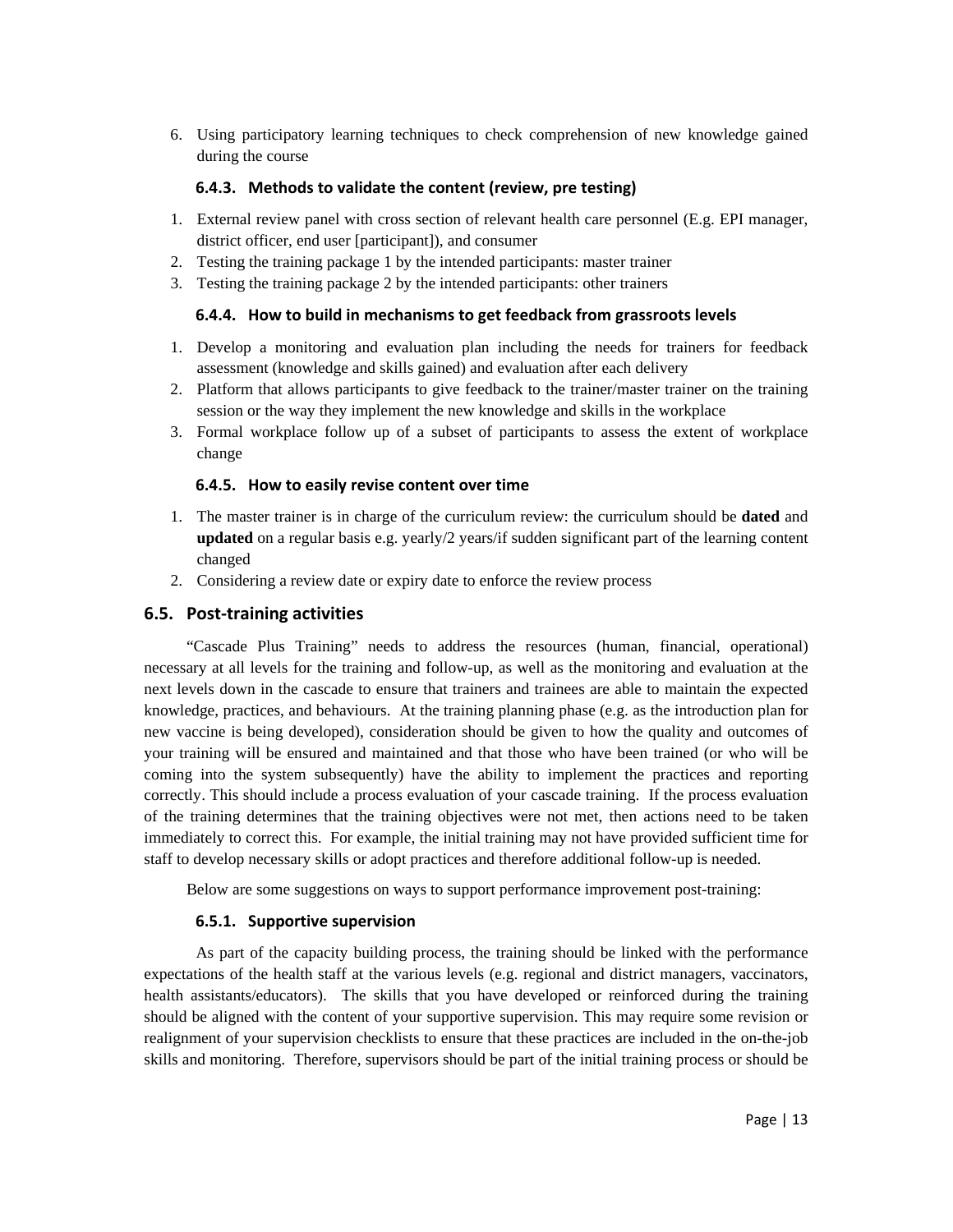oriented on what was included in the training to be sure that they have the ability to monitor the expected outcomes.

Note on the mode of "supportive supervision"

health staff at the same level. Given limitation in resources, "classical" supportive supervision is not always able to implemented as planned. If periodic on-the-job site visits (e.g. once/quarter, twice yearly, etc.) are not feasible, then other means of providing monitoring and feedback are possible and should be incorporated into work-plans. These include: regular telephone calls, email exchanges, discussions during review and other similar meetings, and/or cross-learning visits between

Each trainer should be available/accessible to follow-up with the trainees when they need additional mentoring or information, particularly when faced with a challenge in implementing what was learned in the training. This coaching could also come from a peer or manager who may not have been the original trainer but who has the same experience level and knowledge of the content that was covered in the training.

#### **6.5.3. Refresher training**

As part of the process evaluation of the training, some review (e.g. after one quarter, six months, etc) should be conducted on whether the trainees at all levels are adequately and appropriately implementing the practices/skills that were given in the training. For example, if trainees are not maintaining the expected outcomes from the training, if new staff have come into the system, and/or if the training did not achieve the objectives, then refresher training should be conducted. This should include revision and distribution of the training materials and accompanying tools or job aids to be sure that these are also available to the trainees as reference material. The refresher training can be adapted to the field situation, i.e. a one-day intensive training activity for poorer performing districts/facilities; focus on particular content that was not adequately covered or understood rather than the full curriculum of the original training; on-site mentoring as part of other supervision or review activities.

#### **6.5.4. Tools and job aids**

The materials that were used and distributed in the training should not only be available and referenced by the trainees during the training, but also used in their daily practice. These materials may also need to be reproduced for new staff and/or in areas where staff who were not part of the initial training would benefit from having these materials as references. For example, the training guide that was used for the new vaccine introduction; key fact sheets; question and answer guides; checklists on skills that are to be applied from the training or indicators that are to be measured; posters, sticker or leaflets that describe specific practices (e.g. reminder not to put open vial of preservative-free vaccine (e.g. PCV10) back in the refrigerator).

#### **6.5.5. Trainee follow‐up**

Cascade training does not end when the last session is conducted or when the new vaccine is launched or the campaign finished. Therefore, the program should ensure that there is follow-up with the trainers and trainees on the outcomes and impact of the training. Trainees can be required to provide feedback on how they are applying the knowledge, skills and practices learned from the training (e.g. in quarterly report or during meetings). The motivation of trainers and trainees can be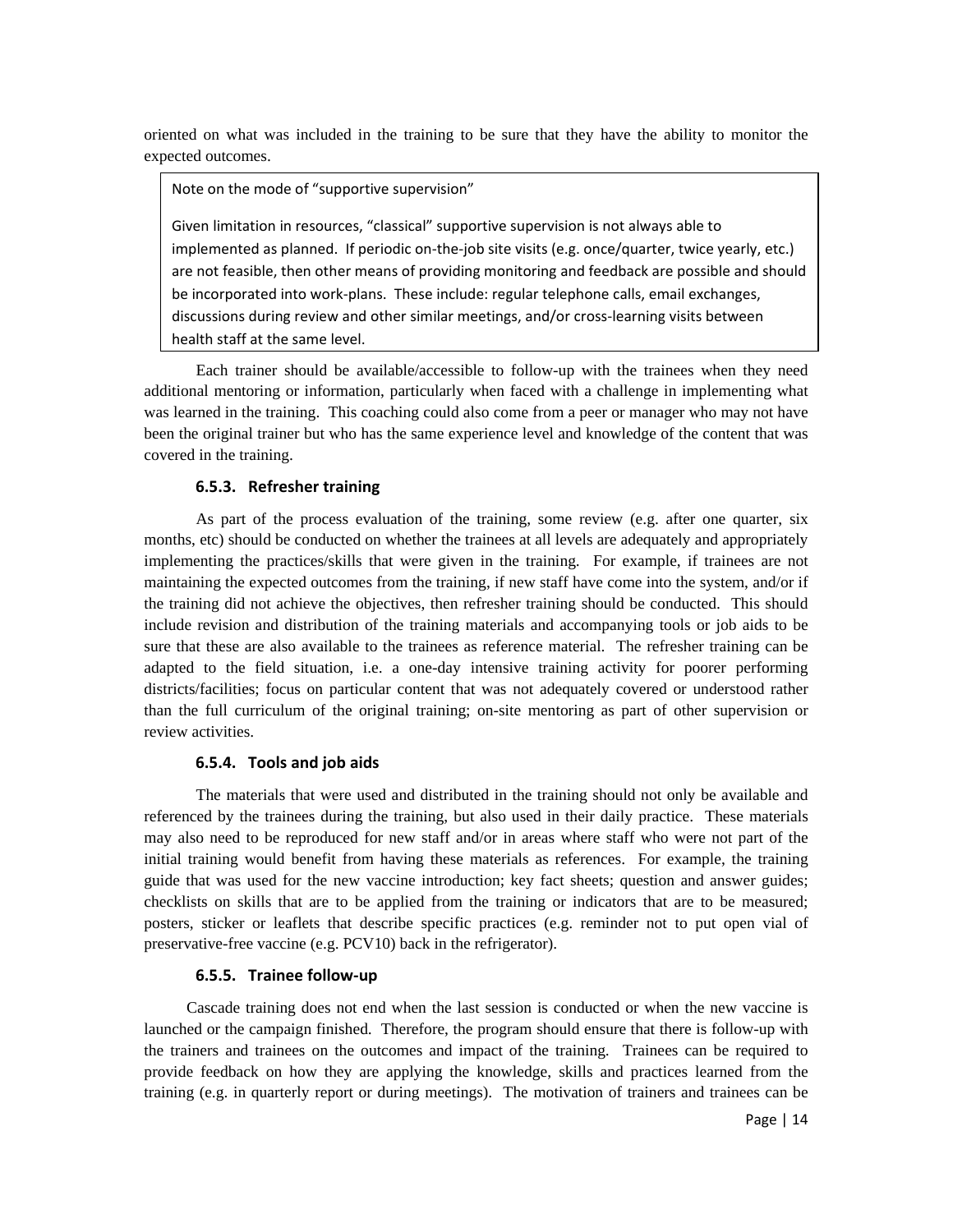maintained by acknowledging their work during supervision visits, newsletters, or other meetings. Distance learning or continuous professional development opportunities can also be used to further strengthen their skills and recognition. The skills, knowledge and practices (including reporting) from the training should also be incorporated into work-plans, future training (e.g. MLM), and system strengthening or quality of service initiatives (e.g. RED) for sustainability.

## **6.6. Evaluation**

Content development can be done by needs assessment studies or based on if available reliable data. Supervising and coaching all stages of cascade steps are important. Evaluation of training includes monitoring which is conducted on an on-going basis, at every stage of the process, so that changes can be made as needed during the implementation or at the next step. An evaluation plan that can be integrated into process to serve as on-going feedback device for trainers and managers to measure changes in performance and quality of cascade training. It is have to be determined if the objectives of the training are met. Process evaluation should be done for all steps of training. If possible, an epidemiologist needs to look at the training and give evaluation rather than the EPI manager.

#### **6.6.1. Steps in evaluation**

- 1. Formative
- 2. Process (provides information about what occurs during training)
- 3. Outcome
- 4. Impact

The methods can be either: a- Qualitative (Interviews, Case studies, FGDs), b- Quantitative (Surveys)

### **6.6.2. Components of the training**

- 1. Design
- 2. Development
- 3. Implementation
- 4. Analyse

The cascade approach has

- 1. Training
- 2. Implementation
- 3. Supervision
- 4. Data collection (feedback)
- 5. Analyse

Changes according to the result impact evaluation have to be made at all levels of cascade training.

#### **6.6.3. Impact evaluation**

- 1. Is meant to answer the question, "how did what was taught in the training affect the problem)
- 2. Tries to measure whether or not has affected the initial problem identified and epidemiological methods can be used such as Qualitative and quantitative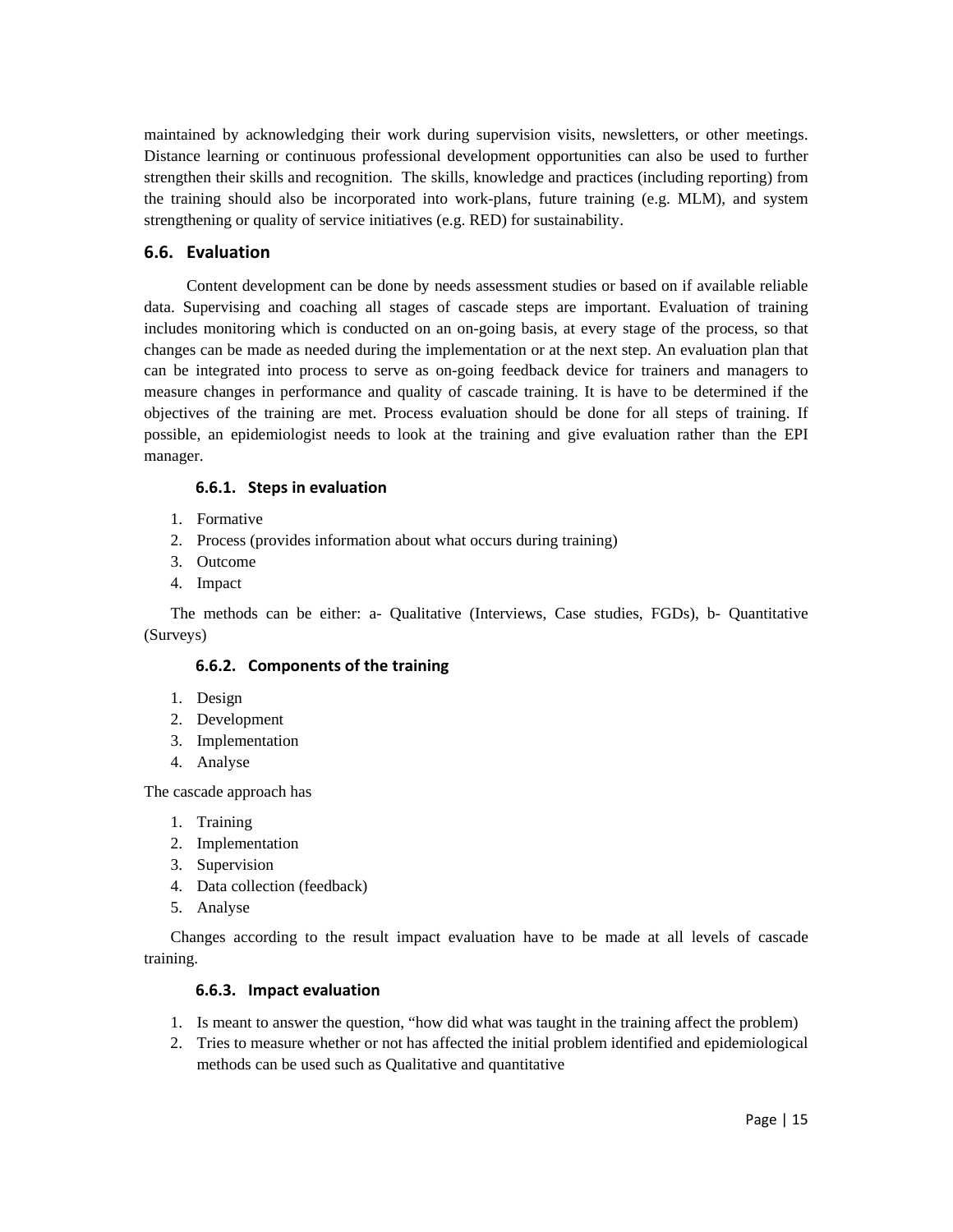3. In other words, an impact evaluation is meant to assess the extent to which what was learned is making a difference at the community level, or targeted groups, or beneficiary of the intervention.

Evaluation of training success has been related to a number of factors such as

- 1. High quality training materials
- 2. Delivery of the cascade training by experts to extremely competent individuals
- 3. The excellent support and encouragement to the trainers from the project
- 4. The interactive type of sessions

#### **6.6.4. Key factors to unsuccessful training sessions**

- 1. Poor selection of participants
- 2. Inadequate methodology
- 3. Influence of external factors in the health and social environment

### **7. Key Characteristics**

As a summary of the discussions and group works, the following key traits of successful actions on training were identified:

- 1. Performance indicators
- 2. Practical skills
- 3. Access to materials and tools all the time
- 4. Process evaluation at all levels
- 5. Simple content aided with visible tables
- 6. Blended training
- 7. Use of new technologies for trainings
- 8. Localisation
- 9. Reaching all level of health staff
- 10. Convincing donors and governments
- 11. Follow-up (refresher courses, mentoring and coaching etc.)
- 12. Peer review
- 13. Competency in adult learning
- 14. Skills and competency based training
- 15. Voluntary based trainers
- 16. Pilot testing and revise the trainings
- 17. Acknowledgment of efforts
- 18. Motivation
- 19. The need of dashboard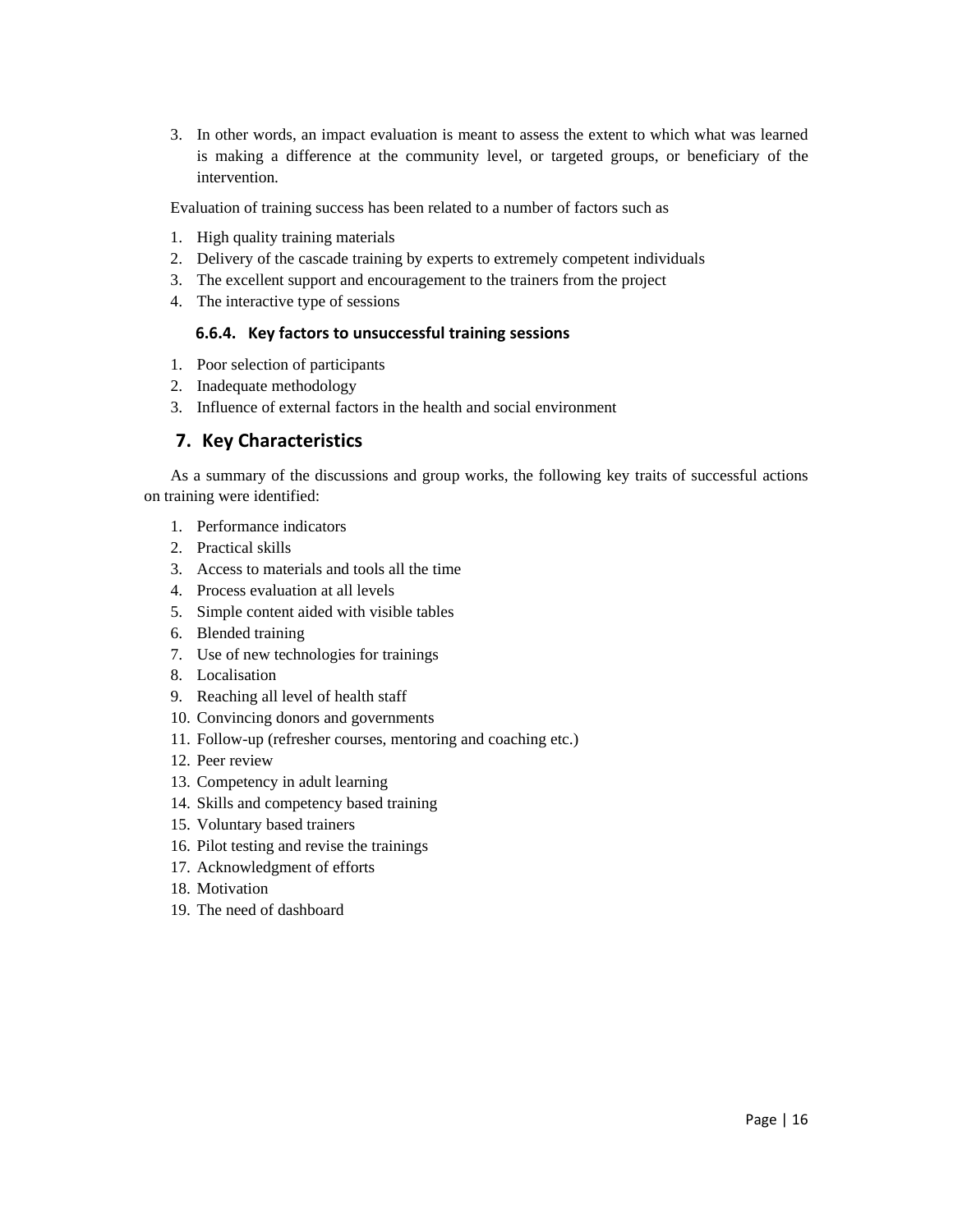## **8. Recommendations and Way Forward**

Meeting experts endorse the literature review methodology and results: it is often not the cascade training model which does not give optimal results, but the manner in which it is implemented. Classical cascade training strategy has to be improved and strengthened with additional strategies so that it can be used more effectively.

- 1. Meeting experts endorse that a cascade plus approach "a well-planned and implemented cascade training strategy with an understanding of holistic approach (pre-during-post) to the communicable disease control and immunization programs (not limited to immunization), practice oriented, flexible, done by using multiple learning techniques, blended learning, optimizing new technologies, supported with effective supervision, competency based monitoring, process evaluation and problem solving deliveries.
- 2. Members acknowledge that "cascade plus" enhance the traditional cascade approach and encourage countries and partners to adapt implement and evaluate it to country context. (Annex 1)
- 3. Members propose that cascade plus approach should be elaborated further within a performance improvement framework for HRH to provide concrete guidance and tools to country immunization managers on how to successfully implement training and ensure follow up sustainability.
- 4. Members suggest that cascade plus approach should be advocated discussed and presented in forums that include participation of EPI managers and regional and local partners, leading to country training plans being further developed in CMYP, annual plans etc. for ensuring sufficient funding improved provider performance
- 5. Members recognize that currently a lot of training is happening in countries due to new vaccines introductions however, it is often not systematic and well thought and does utilize the best training practices. PIE, EPI review and assessments reveal an inadequate health worker performance in critical area, in spite of health worker training.
- 6. Members advice that WHO and partners should advocate for inclusion of detailed training plans and evaluation methods as a pre-requisite in funding proposals particularly GAVI applications and incorporated into annual reporting mechanisms
- 7. Members acknowledge that adopting the cascade plus approach into the existing country training system may need extra resources and sufficient time.
- 8. Sustainability long term planning on-going capacity building strategy
- 9. Training is not equal to learning
- 10. WHO and partners continue to coordinate with country programs in supporting their capacity building efforts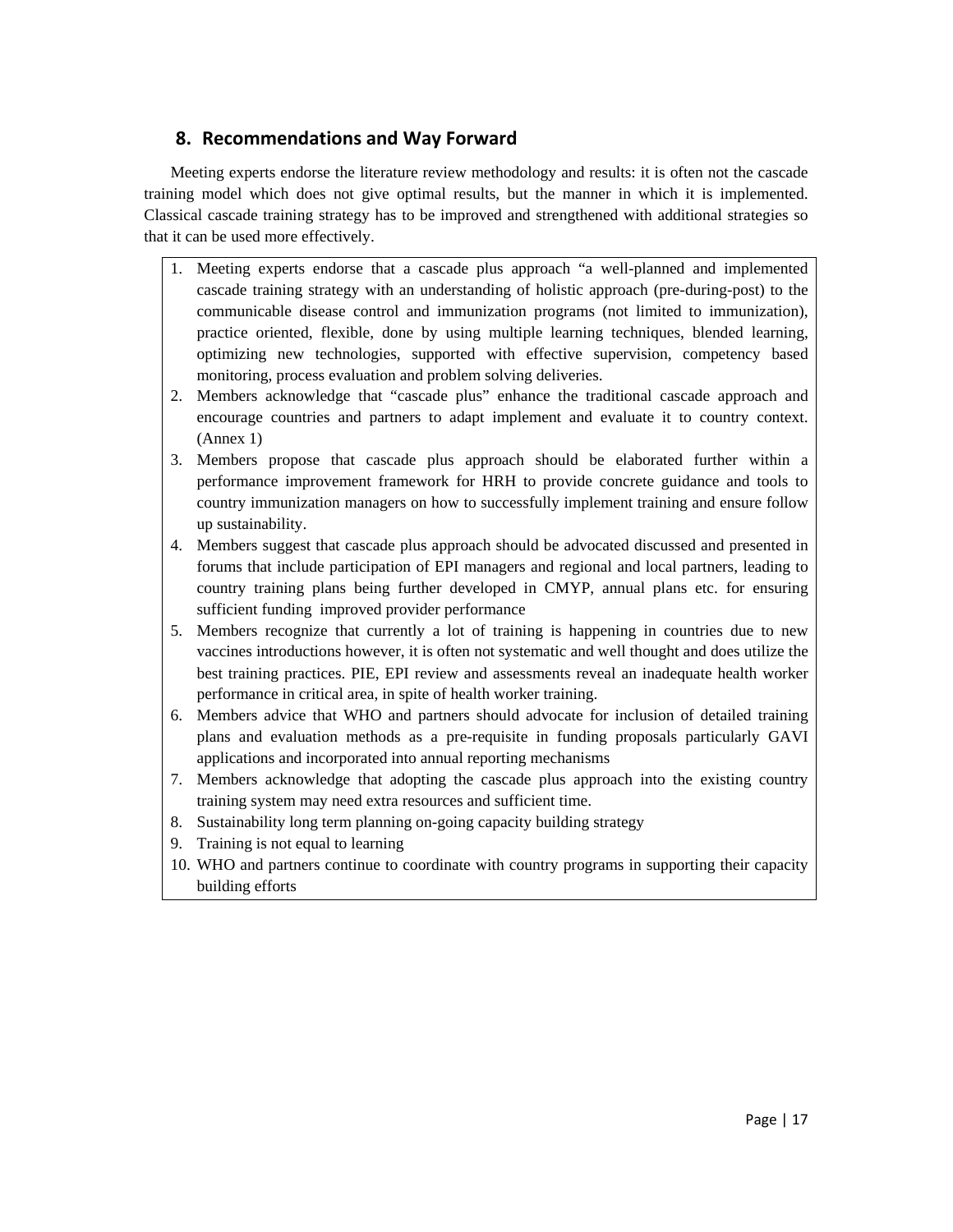## **Annex 1: "Cascade Plus Training" Approach**

There is a consensus among authors that, although, some disadvantages and ineffective results have been observed, it is very clear that because of the advantages to planners in terms of cost and use of human and material resources, cascade training programs will remain a feature of organizations for some time to come. Yet, it is often not the cascade training model which does not give optimal results, but the manner in which it is implemented. It was clearly seen that if the cascade training strategy is well planned, carried out by blending appropriate teaching techniques such as distance learning, coaching-mentoring, interactive, skill oriented, problem based and on the job training, supported with audio-visual teaching methods and dramas and is well monitored/supervised during the implementation phase, it can be an effective strategy for training the health care staff and managers. In other words, the classical cascade training strategy has to be improved and strengthened with additional models so that it will be more effectively used. In order to differ this approach from the traditional cascade training, it is called as "cascade plus training strategy".

In short, "Cascade Plus Training" approach is a well-planned and implemented cascade training approach that utilizes a strategic and holistic integration of training into the health system. This systematic approach to competency-based learning considers pre-training, implementation, and post-training phases. It focuses on quality, flexible delivery, optimizing the use of new technologies through blended delivery and process evaluation.

Taking these points into consideration and depending on the arguments stated above, an example of "cascade plus training approach" is proposed in Table 2. As it is seen in the table, this approach covers all stages of training and the operations level. The training models and techniques should be selected or combined depending on the need and feasibility at the local level.

| Planning phase                                                                                  | Training of trainers                 | Training<br>of<br>providers               | Implementation phase      |
|-------------------------------------------------------------------------------------------------|--------------------------------------|-------------------------------------------|---------------------------|
| (Pre training phase)                                                                            | (First level of cascade)             | (Second level of cascade)                 | (Post training phase)     |
|                                                                                                 | training)                            | training)                                 |                           |
| Select trainees                                                                                 | <b>Blended</b> training              | <b>Blended</b> training<br>$\blacksquare$ | supervision<br>Supportive |
| Develop material                                                                                | Face to face<br>$\blacksquare$       | Face to face<br>$\blacksquare$            | and<br>competency         |
| Decide method                                                                                   | Interactive<br>$\blacksquare$        | Interactive<br>$\blacksquare$             | assessment through        |
| Find resources                                                                                  | Problem based<br>$\blacksquare$      | Problem based<br>$\blacksquare$           | site visits               |
| Organize facilities                                                                             | Entertainments/<br>$\blacksquare$    | Entertainments/<br>$\blacksquare$         | telephone calls           |
| Train master trainers                                                                           | Scenarios / dramas                   | <b>Scenarios</b><br>dramas                | records evaluation        |
| (Advanced training)                                                                             | Distance / On line<br>$\blacksquare$ | etc.                                      | Coaching/mentoring        |
| Self-learning                                                                                   | Workshops                            | Distance / On-line<br>$\blacksquare$      | Refreshing training       |
| <b>Blended learning</b><br>$\blacksquare$                                                       | Peer learning                        | Workshops                                 | Travelling seminars       |
|                                                                                                 | Mentoring                            | Peer learning                             | <b>Rotations</b>          |
|                                                                                                 | Learning by doing                    | Coaching and mentoring                    | Drip training             |
|                                                                                                 |                                      | On the job training                       | Distance learning         |
|                                                                                                 |                                      | Refreshing training                       | Providers'<br>assessment  |
|                                                                                                 |                                      | Travelling seminars                       | and feedback              |
|                                                                                                 |                                      | Rotations                                 | Process evaluations       |
|                                                                                                 |                                      | Drip training                             |                           |
|                                                                                                 |                                      | Distance learning                         |                           |
| (*) Appropriate items will be selected and blended according to local conditions in each level. |                                      |                                           |                           |

Table : Training / Learning techniques by levels of "cascade plus training approach"– Two level cascade training (\*) (Z. Oztek)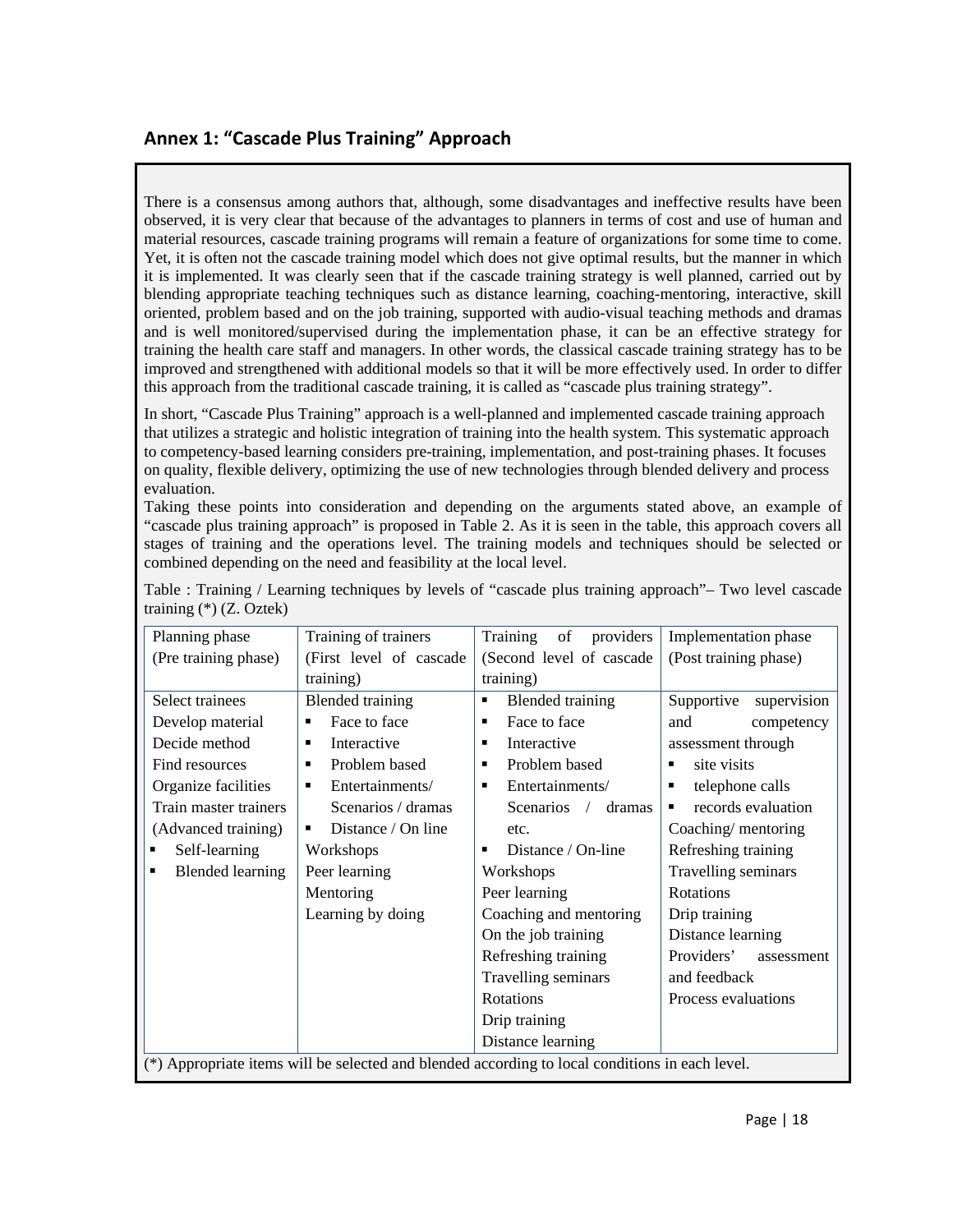## **Annex 2: Agenda**

WORLD HEALTH ORGANIZATION **REGIONAL OFFICE FOR EUROPE**





INTERNATIONAL CHILDREN'S CENTER

#### **EXPERT CONSULTATION ON TRAINING METHODOLOGIES**

#### **ANKARA, TURKEY, 19‐20 NOVEMBER 2012**

#### **Agenda**

#### **Monday, 19 November**

|                    | Chair: Prof Dr T. Turmen |                                                                                                                       |                     |
|--------------------|--------------------------|-----------------------------------------------------------------------------------------------------------------------|---------------------|
| 09:00              | 09:30                    | Opening address                                                                                                       | ICC - WR            |
| 09:30              | 09:45                    | Objectives of the meeting                                                                                             | Ms J. Bahl          |
| 09:45              | 10:15                    | Ice breaker: Getting know each other                                                                                  | ICC                 |
| 10:15              | 10:45                    | Coffee break                                                                                                          |                     |
| 10:45              | 11:05                    | Overview of the Literature review and interviews                                                                      | Prof Dr Z. Oztek Dr |
| 11:05              | 11:20                    | <b>Discussion</b>                                                                                                     |                     |
| 11:20              | 11:35                    | 5 key messages from literature survey report                                                                          | ICC / Dr. A. Koseli |
| 11:35              | 12:45                    | Group work: Strategies for pre-training, during-<br>training and post training for an effective training<br>programme | All Participants    |
| 12:45              | 14:00                    | Lunch break                                                                                                           |                     |
| Chair: Ms L. Shimp |                          |                                                                                                                       |                     |
| 14:00              | 14:15                    | Feedback from group work: Pre-training strategies                                                                     |                     |
| 14:15              | 14:45                    | <b>Discussion</b>                                                                                                     |                     |
| 14:45              | 15:00                    | Feedback from group work: During-training strategies                                                                  |                     |
| 15:00              | 15:30                    | <b>Discussion</b>                                                                                                     |                     |
| 15:30              | 16:00                    | Coffee break                                                                                                          |                     |
| 16:00              | 16:15                    | Feedback from group work: Post training strategies                                                                    |                     |
| 16:15              | 16:45                    | <b>Discussion</b>                                                                                                     |                     |
| 16:45              | 17:00                    | Bringing it all together                                                                                              | All participants    |
| 17:00              |                          | Adjournment of the day                                                                                                |                     |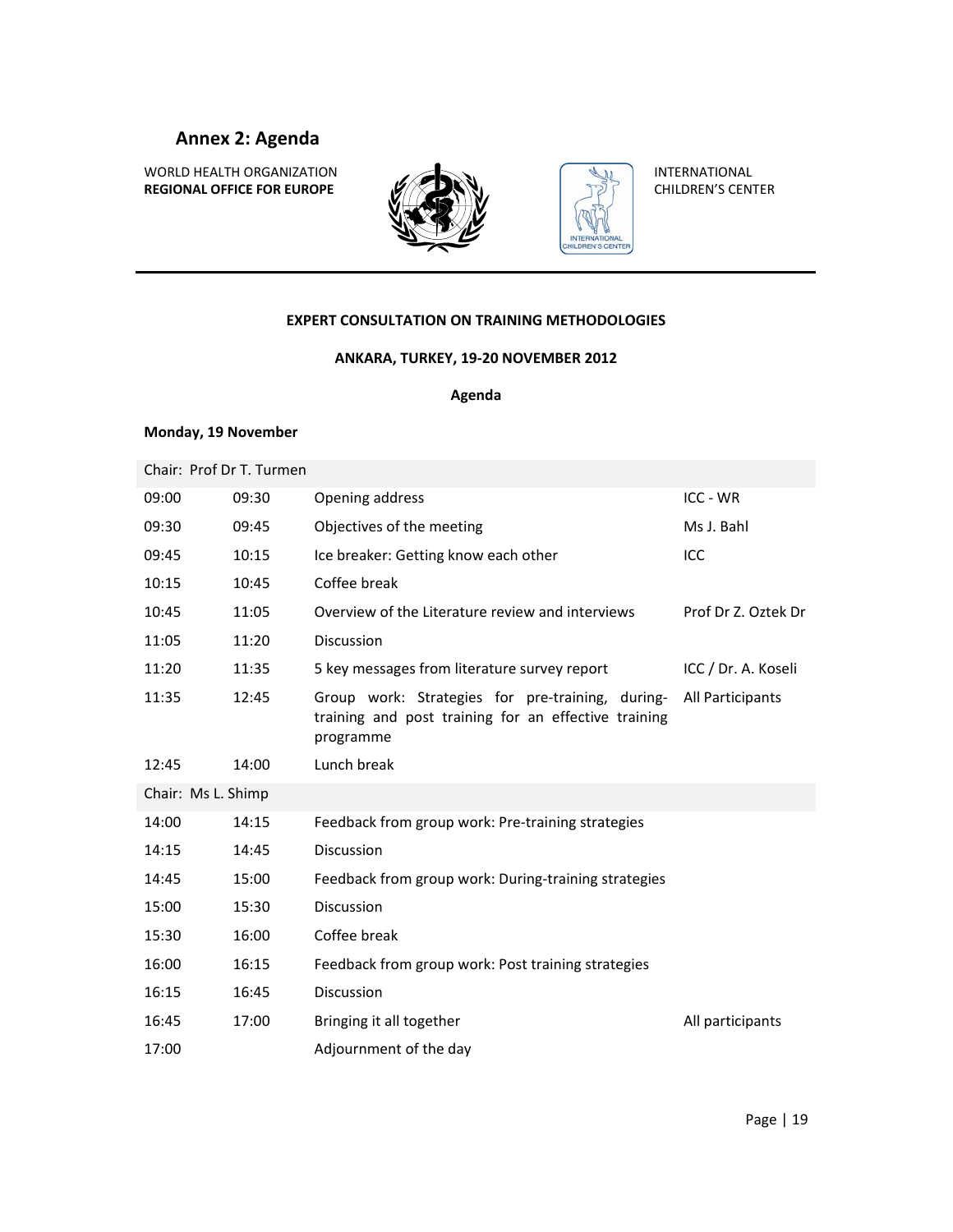## **Tuesday, 20 November**

| 09:00                | 09:10 | Introduction to group work: Applying the strategy to<br>real country and content | Ms J. Bahl |
|----------------------|-------|----------------------------------------------------------------------------------|------------|
| 09:10                | 10:10 | Group work                                                                       |            |
| Chair: Ms N. Frankel |       |                                                                                  |            |
| 10:10                | 10:25 | Feedback from group work: pre training protocol                                  |            |
| 10:25                | 10:40 | <b>Discussion</b>                                                                |            |
| 10:40                | 11:00 | Coffee break                                                                     |            |
| 11:00                | 11:20 | Feedback from group work: during training protocol                               |            |
| 11:20                | 11:45 | <b>Discussion</b>                                                                |            |
| 11:45                | 12:05 | Feedback from group work: post training protocol                                 |            |
| 12:05                | 12:30 | <b>Discussion</b>                                                                |            |
| 12:30                | 14:00 | Lunch break                                                                      |            |
| Chair: Ms D. Leab    |       |                                                                                  |            |
| 14:00                | 14:20 | Reflecting back on the protocol                                                  |            |
| 14:20                | 14:40 | Guidance on conducting Pilot country evaluation                                  |            |
| 14:40                | 15:00 | Potential outputs of the study                                                   |            |
| 15:00                | 15:20 | Next steps: who, what, by when                                                   | Ms J. Bahl |
| 15:20                | 15:30 | Closing remarks                                                                  | ICC        |
| 15:30                | 16:00 | Coffee break                                                                     |            |
| 16:00                |       | Adjournment of the day                                                           |            |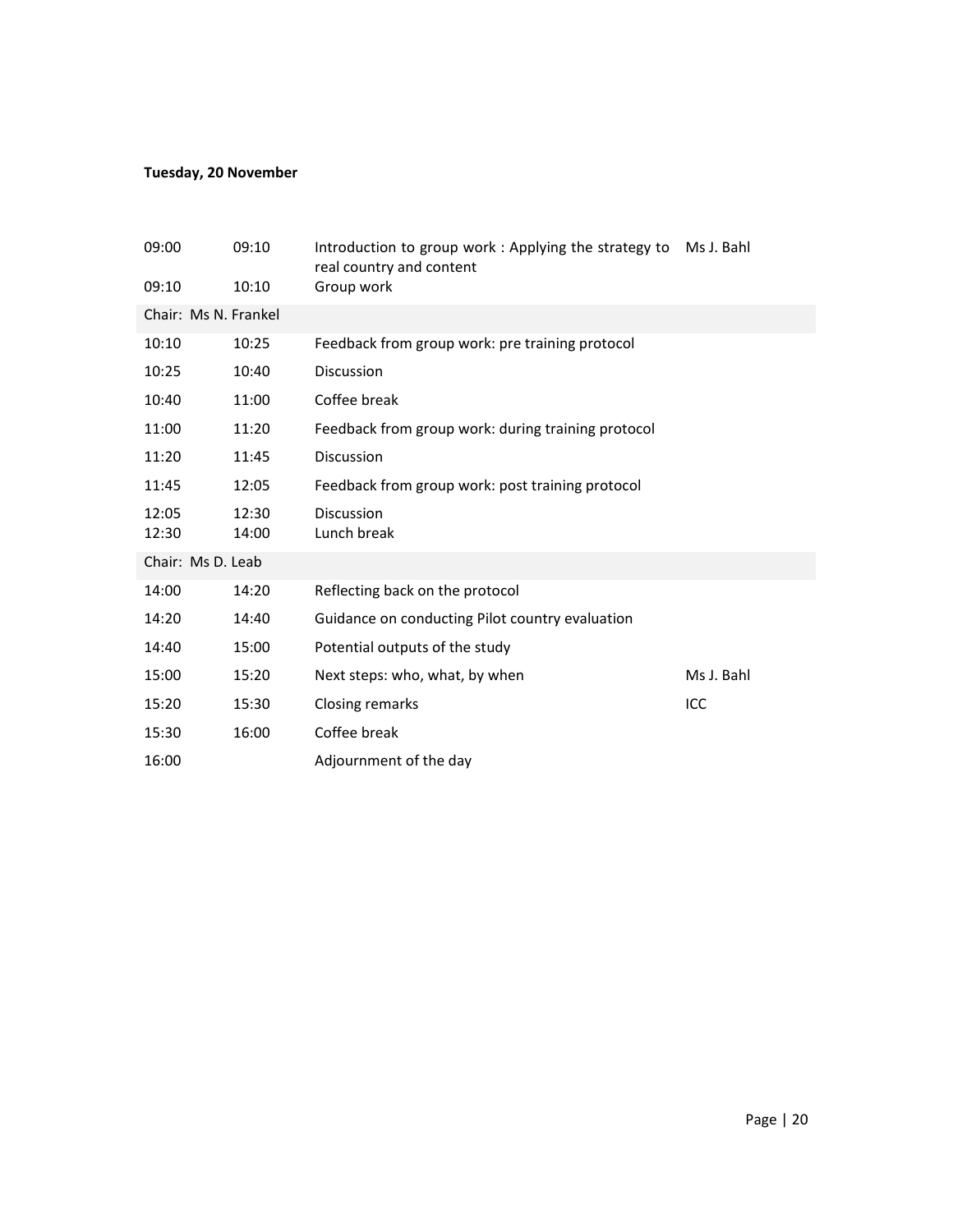# **Annex 3: List of Participants**

WORLD HEALTH ORGANIZATION **REGIONAL OFFICE FOR EUROPE**





CHILDREN'S CENTER

INTERNATIONAL CHILDREN'S CENTER

#### **EXPERT CONSULTATION ON TRAINING METHODOLOGIES**

#### **ANKARA, TURKEY, 19‐20 NOVEMBER 2012**

#### **List of Participants**

| <b>World Health Organization - WHO</b>                                                                                                                                              |                    |                                     |
|-------------------------------------------------------------------------------------------------------------------------------------------------------------------------------------|--------------------|-------------------------------------|
| Dr Maria Cristina Profili<br>World Health Organization Representative<br>Ankara - Turkey                                                                                            | Office:<br>E-mail: | +90 312 4541084<br>MCP@euro.who.int |
| Mr Yavuz Mehmet Kontaş<br>Liaison Officer/Deputy head of Country Office<br>Ankara - Turkey                                                                                          | Office:<br>E-mail: | +90 312 4541081<br>YAK@euro.who.int |
| Dr Jhilmil Bahl<br>Expanded Programme on Immunization (EPI)<br>Immunization, Vaccines and Biologicals (IVB)<br>World Health Organization<br>Geneva - Switzerland                    | Office:<br>E-mail: | +41 22 7914643<br>bahlj@who.int     |
| Dr Roberto Balsamo<br>Global Learning and Performance Management<br>World Health Organization<br>Geneva - Switzerland                                                               | Office:<br>E-mail: | +41 22 7912445<br>balsamor@who.int  |
| Dr Osman Niyazi Cakmak<br><b>Technical Officer</b><br>Immunization Systems Strengthening<br>Communicable Diseases Surveillance<br>World Health Organization<br>Copenhagen - Denmark | Office:<br>E-mail: | nca@euro.who.int                    |
| <b>Ms Dorothy Leab</b><br>Program Leader, Human Resources for Health<br>Agence de MédecinePréventive<br>Hanoi - Vietnam                                                             | Office:<br>E-mail: | dleab@aamp.org                      |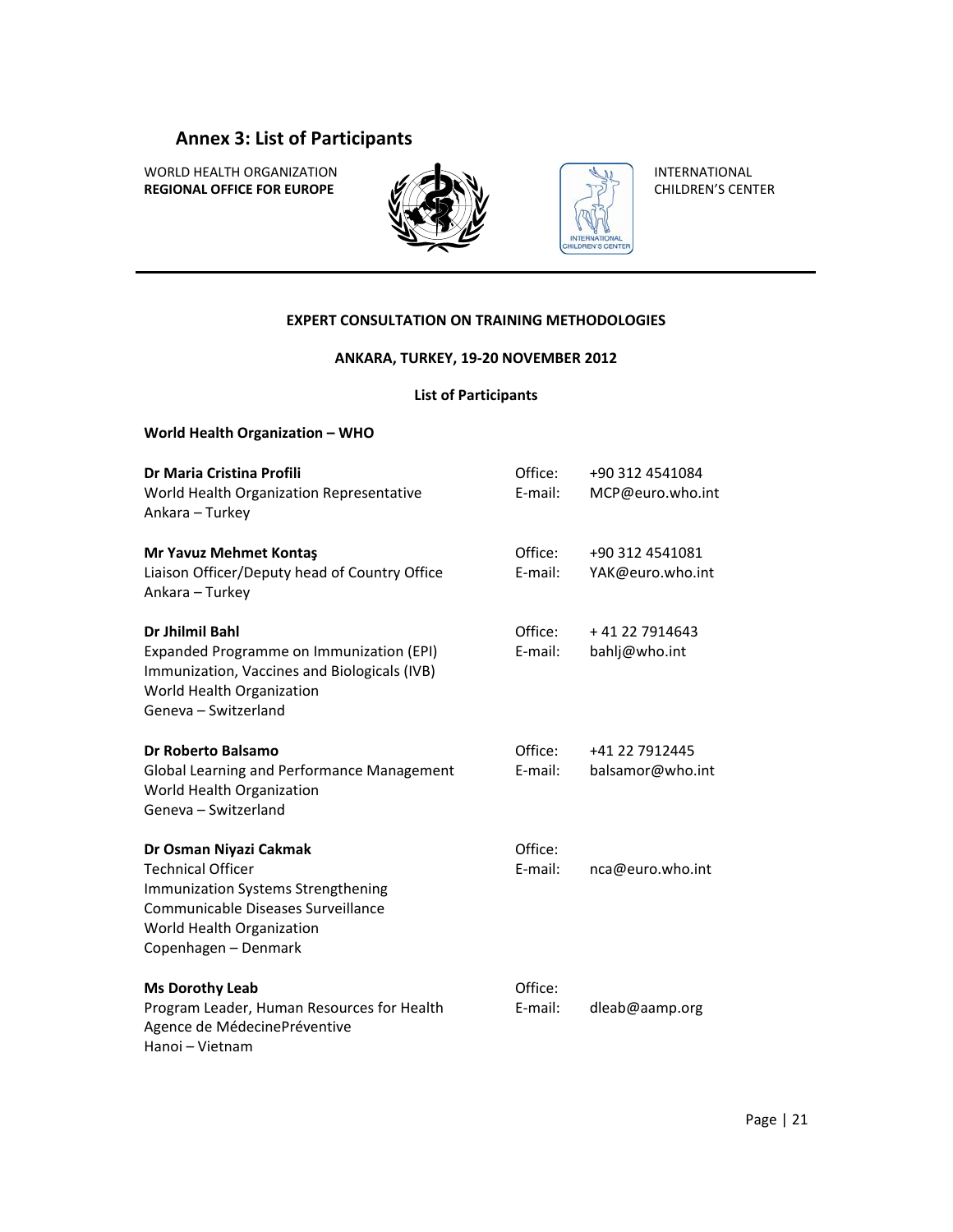| <b>Ms Lora Shimp</b><br>Senior Technical Officer, Immunization<br>Maternal and Child Health Integrated Program<br><b>USAID Grantee</b><br>Washington - USA | Office:<br>E-mail: | +1 202 8353129<br>lshimp@jsi.com              |
|------------------------------------------------------------------------------------------------------------------------------------------------------------|--------------------|-----------------------------------------------|
| <b>Ms Nina Frankel</b><br>TrainingInnovations and Provider Performance Team<br>IntraHealth International<br>Chapel Hill - USA                              | Office:<br>E-mail: | nfrankel@intrahealth.org                      |
| <b>Prof Andrew Brown</b><br>Discipline of Pharmacy, Faculty of Health<br>University of Canberra - Australia                                                | Office:<br>E-mail: | +61 411137625<br>andrew.brown@canberra.edu.au |
| <b>Mr. Robert Simms</b><br><b>ITEM Media</b><br>Sydney - Australia                                                                                         | Office:<br>E-mail: | robsimms@item.com.au                          |
| <b>International Children's Center (ICC)</b>                                                                                                               |                    |                                               |
| <b>Prof Dr Tomris Turmen</b><br>President<br>ICC - Bilkent University Main Library Building<br>Ankara - Turkey                                             | Office:<br>E-mail: | +90 312 2901106<br>tomris.turmen@gmail.com    |
| <b>Prof Dr Munevver Bertan</b><br><b>Executive Director</b><br>ICC - Bilkent University Main Library Building<br>Ankara - Turkey                           | Office:<br>E-mail: | +90 312 2902781<br>mbertan@bilkent.edu.tr     |
| <b>Prof Dr Zafer Oztek</b><br>Independent Consultant<br>ICC - Bilkent University Main Library Building<br>Ankara - Turkey                                  | Office:<br>E-mail: | +90 312 2902366<br>zoztek@hotmail.com         |
| Ms Gülgün Müftü<br>Child Rights Program Coordinator<br>ICC - Bilkent University Main Library Building<br>Ankara - Turkey                                   | Office:<br>E-mail: | +90 312 2902366<br>gulgun@icc.org.tr          |
| Dr Arzu Koseli<br>Health Program Officer<br>ICC - Bilkent University Main Library Building<br>Ankara - Turkey                                              | Office:<br>F-mail: | +90 312 2902366<br>arzukoseli@yahoo.com       |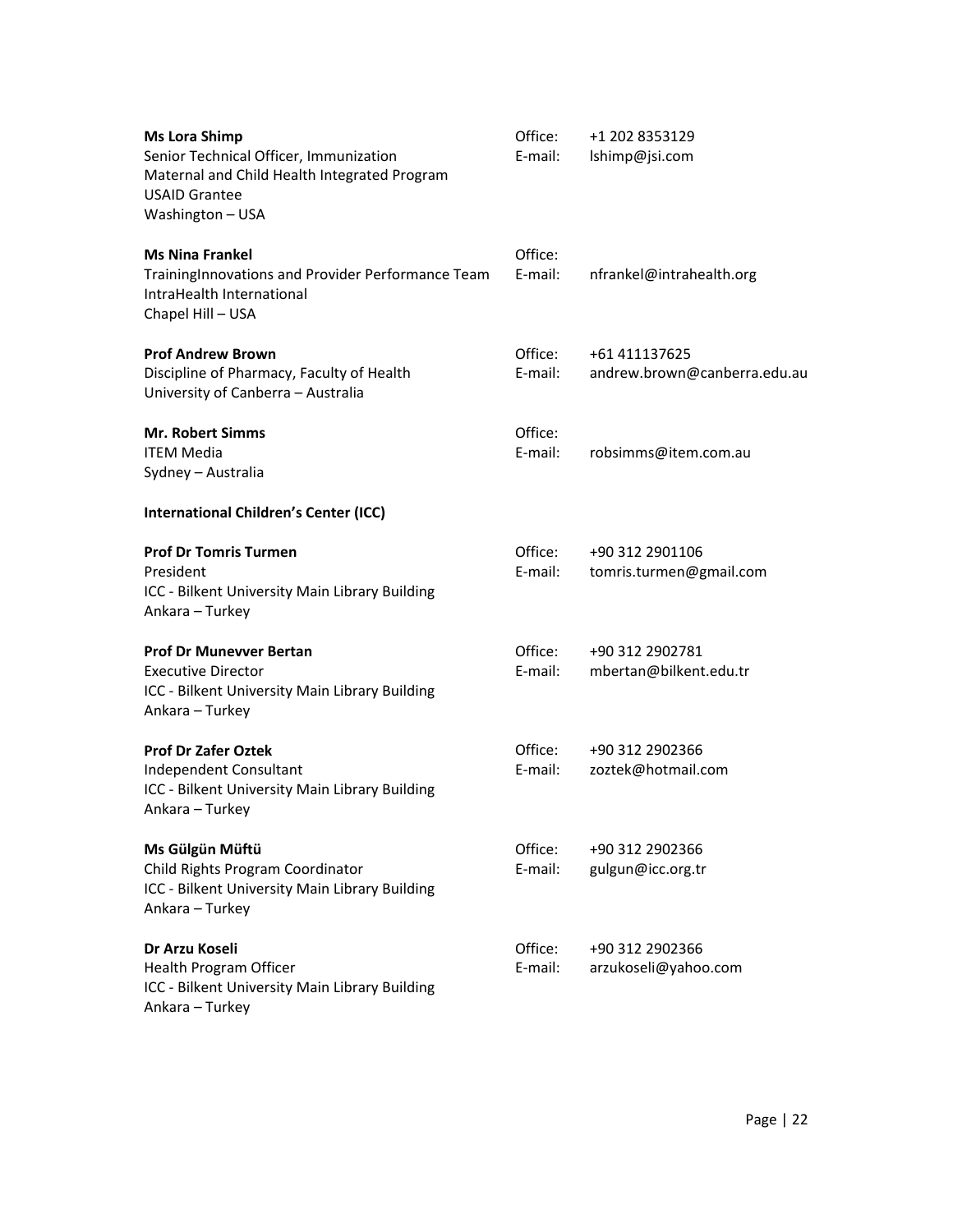| Dr Aysegul Esin<br>Reproductive Health and Rights Officer<br>ICC - Bilkent University Main Library Building<br>Ankara - Turkey               | Office:<br>E-mail: | +90 312 2902366<br>aysegulesin@gmail.com |
|----------------------------------------------------------------------------------------------------------------------------------------------|--------------------|------------------------------------------|
| <b>Mr Adem Arkadas Thibert</b><br>Human Rights and Child Rights Officer<br>ICC - Bilkent University Main Library Building<br>Ankara - Turkey | Office:<br>E-mail: | +90 312 2902366<br>arkadas@icc.org.tr    |
| <b>Secretariat</b>                                                                                                                           |                    |                                          |
| <b>Ms Defne Agaoglu Elbasi</b><br>Administrative and Financial Officer<br>ICC - Bilkent University Main Library Building<br>Ankara - Turkey  | Office:<br>E-mail: | +90 312 2902366<br>icc@icc.org.tr        |
| <b>Mr Selim Cesur</b><br>Administrative and Financial Officer<br>ICC - Bilkent University Main Library Building<br>Ankara - Turkey           | Office:<br>E-mail: | +90 312 2902366<br>scesur@icc.org.tr     |
| <b>Ms Gokce Gul</b><br>Administrative Assistant<br>ICC - Bilkent University Main Library Building<br>Ankara - Turkey                         | Office:<br>E-mail: | +90 312 2902366<br>gokce@icc.org.tr      |
| <b>Ms Ayse Gul</b><br>Administrative Assistant<br>ICC - Bilkent University Main Library Building<br>Ankara - Turkey                          | Office:<br>E-mail: | +90 312 2902366<br>ayse.gul@icc.org.tr   |